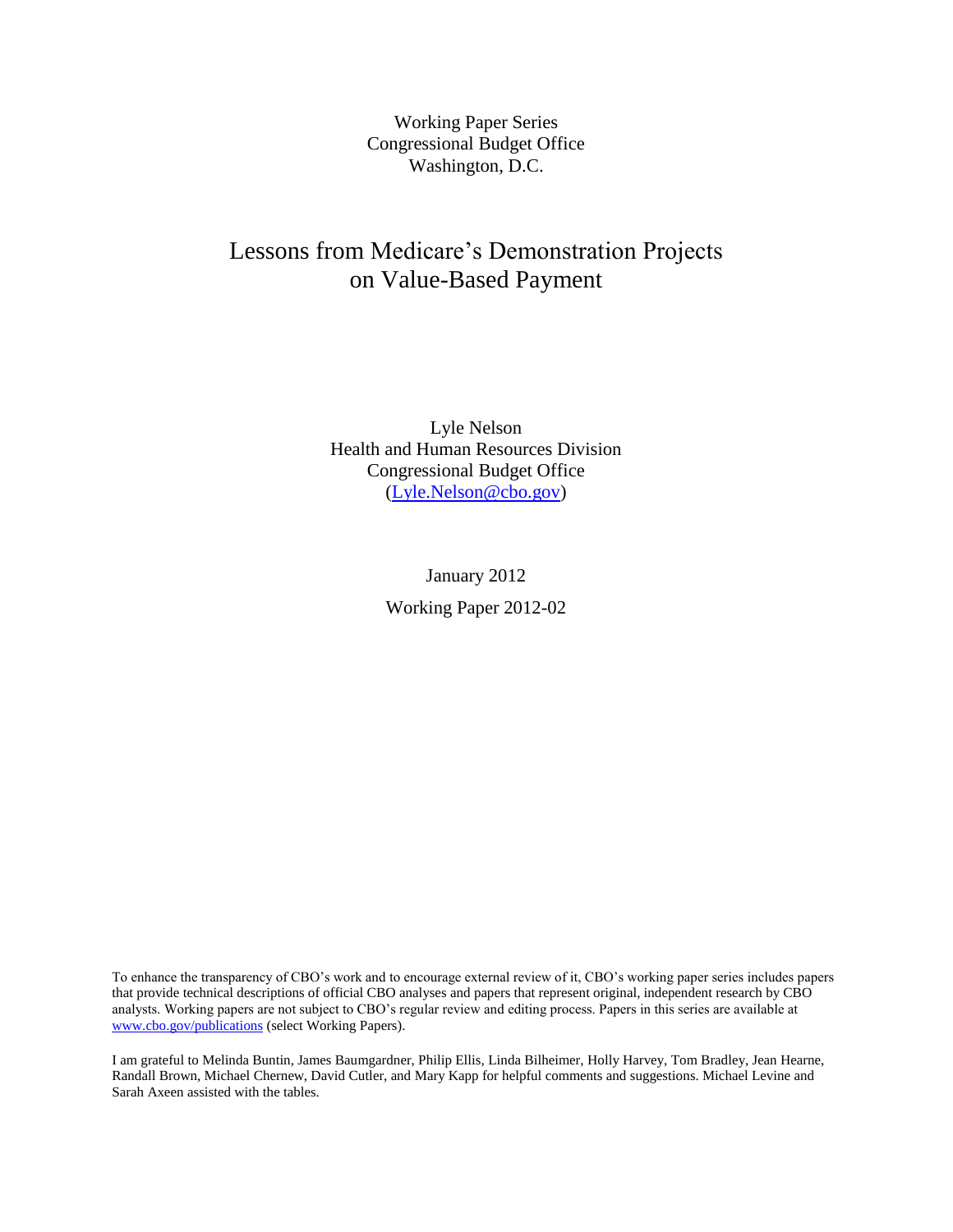# Lessons from Medicare's Demonstration Projects on Value-Based Payment

#### **Abstract**

This paper summarizes the results of Medicare demonstrations of value-based payment systems, which give providers financial incentives to improve the quality and efficiency of care. Only one of the four demonstrations for which results are available has yielded significant savings for the Medicare program. In that demonstration, Medicare made bundled payments to hospitals and physicians to cover all services connected with heart bypass surgeries, and Medicare spending for those services declined by about 10 percent. The other demonstrations appear to have resulted in little or no savings for Medicare. One, the Physician Group Practice Demonstration, allowed large multispecialty physician groups to share in estimated savings if they reduced total Medicare expenditures for their patients. Another offered hospitals bonuses if they met certain criteria regarding the quality of care. The last (for which results are available only on a preliminary basis for the first year) allowed home health agencies to share in estimated savings if they reduced total Medicare expenditures for their patients and met certain targets for quality of care.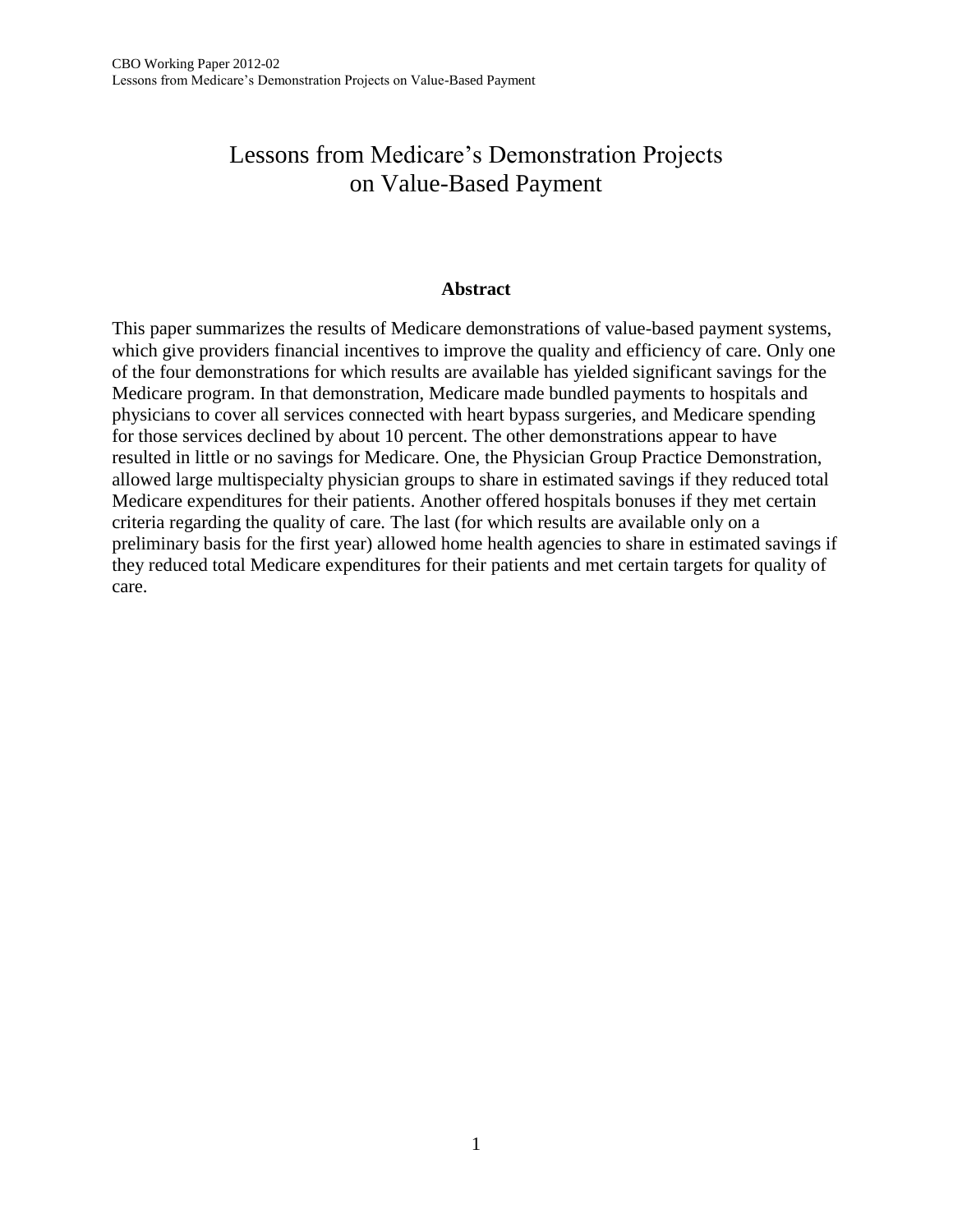# **Introduction**

 $\overline{a}$ 

Driven by an aging population and rising health care costs, federal spending on Medicare is projected to exert increasing strains on the federal budget over the coming decades. At the same time, there are widespread concerns about the quality of health care and the efficiency with which care is delivered to beneficiaries. Those concerns are not unique to Medicare but rather extend to the U.S. health care system more generally. They have prompted widespread interest in policies that many experts believe could improve the quality of care for patients while reducing costs. Prominent among such policies are value-based payment systems, which alter the financial incentives for health care providers in ways that are designed to improve the quality of care or the efficiency of its delivery.

This paper reviews the key findings of demonstrations that have tested two broad approaches to value-based payment in Medicare's fee-for-service program:

- Pay-for-performance, in which an insurer's payments to providers depend in part on whether the providers meet certain targets regarding the quality or efficiency of care, and
- Bundled payment, in which an insurer makes a single, comprehensive payment that covers services furnished by multiple providers during a defined episode of care.

In general, pay-for-performance seeks to improve care by financially rewarding providers who deliver high-quality or efficient care, and bundled payments seek to align the incentives of different providers in a way that is designed to yield greater efficiency and coordination of care. Both approaches have been adopted or tested by private health plans.

Evaluation results are available for four Medicare demonstrations of value-based payment, and other demonstrations are under way or planned. The evaluations show that only one of the four value-based payment demonstrations has resulted in significant savings for Medicare.<sup>1</sup> That demonstration, in which Medicare made bundled payments to cover all hospital and physician services for heart bypass surgeries, reduced Medicare spending on those services by about 10 percent (see Table 1). The other demonstrations appear to have resulted in little or no savings for Medicare. One demonstration, the Physician Group Practice (PGP) Demonstration, offered large multispecialty physician groups a share in the savings if they reduced total Medicare expenditures for their patients; another demonstration offered hospitals bonuses if they met certain criteria regarding the quality of care. The latter demonstration ended, but the PGP demonstration continues with a somewhat modified design that has incorporated some key lessons from the original demonstration.<sup>2</sup> Preliminary results for a fourth demonstration, which

 $<sup>1</sup>$  The findings of another set of Medicare demonstrations, which tested disease management and care coordination</sup> programs, are discussed in detail in Lyle Nelson, *[Lessons from Medicare's Demonstration Projects on Disease](http://www.cbo.gov/doc.cfm?index=12664)  [Management and Care Coordination,](http://www.cbo.gov/doc.cfm?index=12664)* Working Paper 2012-01 (January 2012). For additional discussion of both sets of demonstrations, see Congressional Budget Office, *[Lessons from Medicare's Demonstration Projects on Disease](http://www.cbo.gov/doc.cfm?index=12663)  [Management, Care Coordination, and Value-Based Payment](http://www.cbo.gov/doc.cfm?index=12663)*, Issue Brief (January 2012).

 $2$  The modified design for the PGP demonstration became effective in January 2011. The results discussed in this paper pertain to the original demonstration.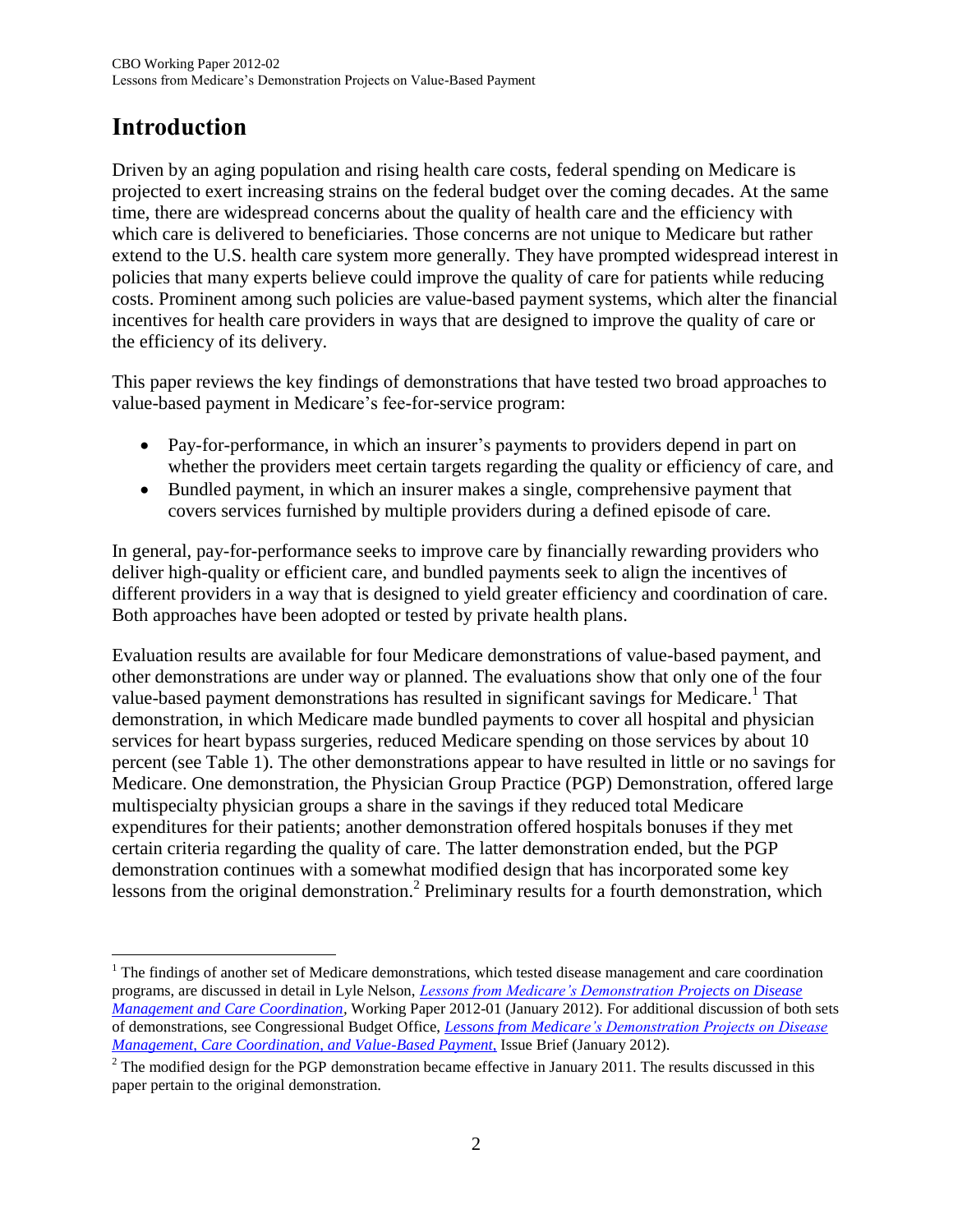#### **Table 1.**

|                                                    |                                                                                                                                                                                            | <b>Bundled Payment</b>                                                                                    |                                                                                                                                                                                    |                                                                                                      |
|----------------------------------------------------|--------------------------------------------------------------------------------------------------------------------------------------------------------------------------------------------|-----------------------------------------------------------------------------------------------------------|------------------------------------------------------------------------------------------------------------------------------------------------------------------------------------|------------------------------------------------------------------------------------------------------|
|                                                    | <b>Physician Group</b><br><b>Practice Demonstration</b>                                                                                                                                    | <b>Pay-for-Performance</b><br><b>Premier Hospital</b><br><b>Quality Incentive</b><br><b>Demonstration</b> | <b>Medicare Home Health</b><br>Pay-for-Performance<br><b>Demonstration</b>                                                                                                         | <b>Medicare Participating</b><br><b>Heart Bypass Center</b><br><b>Demonstration</b>                  |
| Estimated<br>Effect on<br>Medicare<br>Expenditures | Little or no effect on<br>expenditures                                                                                                                                                     | No effect on<br>expenditures                                                                              | Little or no effect on<br>expenditures in the<br>first year                                                                                                                        | 10 percent reduction<br>in expenditures on<br>bypass surgeries                                       |
| Estimated<br>Effect on<br>Quality of Care          | Small improvement in<br>processes of care                                                                                                                                                  | Small<br>improvement in<br>processes of care                                                              | Little or no effect on<br>patient outcomes in the<br>first year                                                                                                                    | Little or no effect on<br>patient outcomes                                                           |
| Payment<br>Approach                                | Group practices<br>received bonuses if they<br>reduced total Medicare<br>spending on their<br>patients. The bonuses<br>depended partly on the<br>number of quality of<br>care targets met. | Hospitals<br>received bonuses<br>if they met<br>certain quality of<br>care targets.                       | For each region,<br>estimated savings were<br>distributed to home<br>health agencies that<br>had the highest quality<br>scores or the greatest<br>improvement in quality<br>scores | Hospitals and<br>physicians received<br>bundled payments for<br>heart bypass surgeries               |
| Participating<br>Organizations                     | 10 physician group<br>practices                                                                                                                                                            | 278 hospitals                                                                                             | 556 home health<br>agencies in 7 states                                                                                                                                            | 7 hospitals and the<br>physicians on their<br>medical staffs who<br>treated heart bypass<br>patients |
| Randomized<br>Design?                              | No                                                                                                                                                                                         | N <sub>o</sub>                                                                                            | Yes                                                                                                                                                                                | N <sub>o</sub>                                                                                       |
| Period of<br>Operation                             | 2005-2010                                                                                                                                                                                  | 2003-2009                                                                                                 | 2008-2009                                                                                                                                                                          | 1991-1996                                                                                            |

#### **Key Features and Results of the Demonstrations of Value-Based Payment**

Source: Author's review of information in the sources listed in Appendix A.

offered home health agencies a share in the savings if they reduced total Medicare expenditures for their patients and met certain targets for quality, do not show a reduction in Medicare spending in the first year. Other value-based payment demonstrations currently under way for which results are not yet available are discussed in Appendix B.

The Patient Protection and Affordable Care Act (PPACA, Public Law 111-148) included numerous provisions that are intended to improve the quality and efficiency of health care services delivered under Medicare, some of which build on approaches that were tested in the demonstrations discussed in this paper. One such provision established a shared savings program that is similar in many respects to the approach tested in both the original and modified PGP demonstration. Under that program, physicians and other providers that voluntarily form "accountable care organizations" will receive bonuses if the Medicare spending on their patients is below a certain target and if they meet quality-of-care requirements. Other provisions of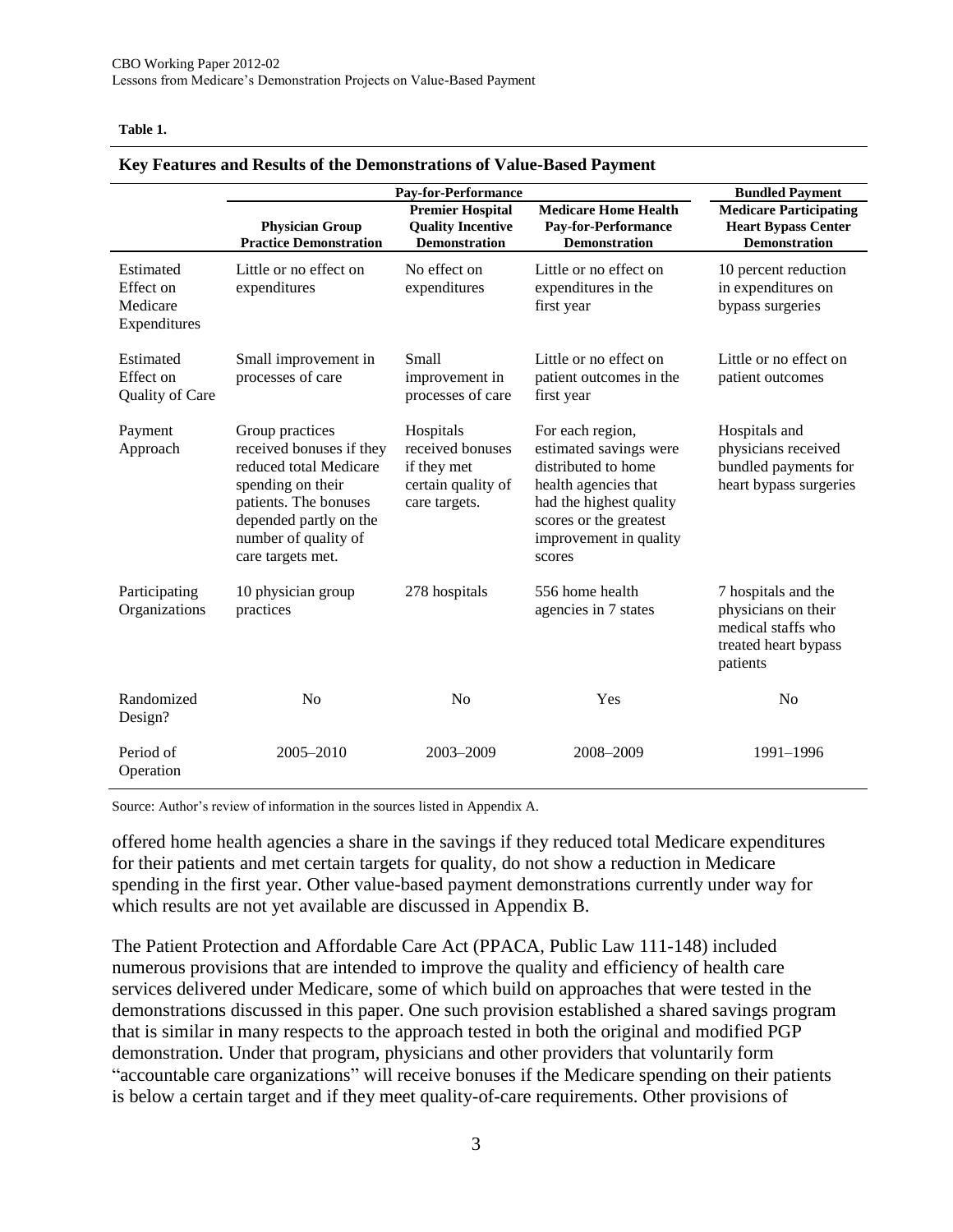PPACA that build on approaches tested in the demonstrations include programs in which hospitals and certain other providers will be eligible to receive additional payments based on the quality of care they deliver, and a national pilot program in which Medicare will make bundled payments that cover services received by beneficiaries during an episode of care surrounding a hospitalization. PPACA also established the Center for Medicare and Medicaid Innovation within the Centers for Medicare & Medicaid Services (CMS); that provision gives the Secretary of Health and Human Services (HHS) broad authority to develop and test new approaches to paying health care providers and delivering health care benefits. The Secretary has the authority to implement such approaches on a broader scale (including nationally) if they are found to have favorable effects on quality of care and expenditures. Although the programs that will be implemented broadly under PPACA and those that will be tested by the innovation center (and might later be implemented broadly) could yield favorable results, the findings from earlier demonstrations suggest that many challenges may arise in implementing such programs in ways that reduce Medicare spending. The demonstrations hold important lessons for the design and implementation of those programs.

# **Pay for Performance**

In recent years, a growing number of private health plans have implemented pay-forperformance programs that use financial incentives to encourage physicians and hospitals to provide high-quality care. At the same time, Medicare's administrators have undertaken a variety of demonstrations to test those approaches and assess their impact on enrollees' care and federal spending. Results from independent evaluations are available for two major demonstrations that tested those approaches:

- In the Physician Group Practice Demonstration, 10 large physician group practices could share some of the savings if they reduced total Medicare spending on their patients. The bonuses received by the physician groups depended in part on the proportion of qualityof-care targets they met.
- In the Premier Hospital Quality Incentive Demonstration, 278 hospitals were eligible to receive bonuses if their quality scores exceeded certain thresholds.

Those two demonstrations are discussed separately in this paper because they are very different from each other. A shorter discussion is provided for a third demonstration—the Medicare Home Health Pay-for-Performance Demonstration—because findings from the evaluation are available for only the first year.

## **Pay-for-Performance Programs in the Private Sector**

The design of pay-for-performance programs in the private sector varies greatly in terms of how quality of care is measured and how the financial incentives are structured. One or more of four types of quality measures are typically included in pay-for-performance programs. Measures of the *process of care* capture whether a patient's care is consistent with practice guidelines (for example, whether diabetic patients receive annual foot and eye exams). Measures of the *outcomes of care* include intermediate clinical outcomes (such as the results of blood pressure and cholesterol tests) as well as health outcomes (such as mortality or complications after surgery). *Structural measures* capture the types of structures and policies in place (such as the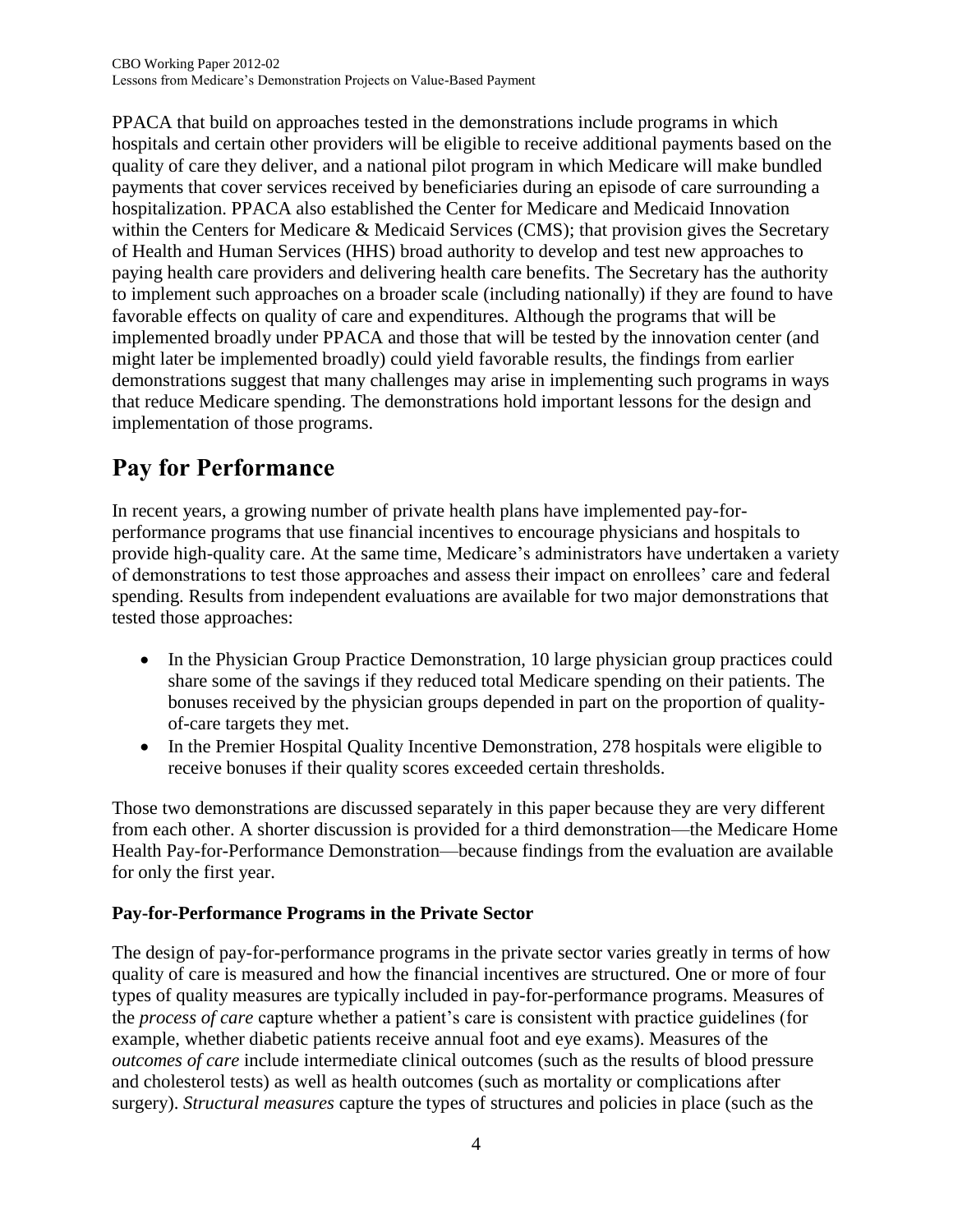adoption of health information technology). Measures of *patient satisfaction* capture patients' perceptions on issues such as the ability of providers to communicate clearly and show respect. Many pay-for-performance programs also include measures of the cost of care, in some cases narrowly defined, such as the extent to which physicians prescribe generic drugs when they are available.

Pay-for-performance programs vary in how they determine whether a provider receives a financial reward or bonus. The approaches fall into three categories: rewarding providers whose quality scores exceed a specified threshold, rewarding those whose scores are in the top tier of eligible providers (in the top 10 percent, perhaps), and rewarding providers based on the amount of improvement in their scores. Each approach offers advantages and disadvantages. Rewarding improvement creates stronger incentives for many providers—particularly those whose quality scores are initially very low—to improve. But providers who already have very high quality scores might have limited room for improvement and are likely to regard a system in which bonuses are based solely on improvement as unfair. Recognizing those trade-offs, some programs use a combination of approaches in which bonuses are made partly on the basis of improvement and partly on reaching a certain benchmark for quality.

Primary care physicians are the most common type of provider included in pay-for-performance programs, although specialists and hospitals have been included to a growing extent in recent years.<sup>3</sup> Such programs are more common among health maintenance organizations (HMOs) than among preferred provider organizations. HMOs are more likely to use pay for performance in contracts with physicians if they pay physicians (or medical groups) by capitation and if they require that enrollees select a primary care physician who is responsible for authorizing all referrals.<sup>4</sup>

### **Physician Group Practice Demonstration**

The Medicare, Medicaid, and SCHIP Benefits Improvement and Protection Act of 2000 (P.L. 106-554) mandated a demonstration to test the effects of providing financial incentives to physician group practices to improve the quality and efficiency of care delivered to their Medicare patients. Ten PGPs were selected for the demonstration, ranging in size from 230 to 1,300 physicians (see Table 2). Two were freestanding group practices, seven were part of an integrated delivery system that included at least one hospital, and one was a network consisting of  $\overline{60}$  small practices.<sup>5</sup> The groups that were in two of the integrated delivery systems were faculty group practices within an academic medical center. The demonstration began in April 2005 and originally was scheduled to last three years. It was subsequently extended for another two years, ending in March 2010. All 10 PGPs subsequently chose to participate in the Physician

 $\overline{a}$ <sup>3</sup> Meredith B. Rosenthal and others, "Climbing Up the Pay-for-Performance Learning Curve: Where Are the Early Adopters Now?" *Health Affairs,* vol. 26, no. 6 (November/December 2007), pp. 1674–1682.

<sup>4</sup> Meredith B. Rosenthal and others, "Pay for Performance in Commercial HMOs," *New England Journal of Medicine*, vol. 355, no. 18 (November 2, 2006), pp. 1895–1902.

 $<sup>5</sup>$  The physician network is supported by a management services organization that provides quality improvement,</sup> information management, contracting, and other services to independent physician practices, each of which was offered the choice to participate in the demonstration.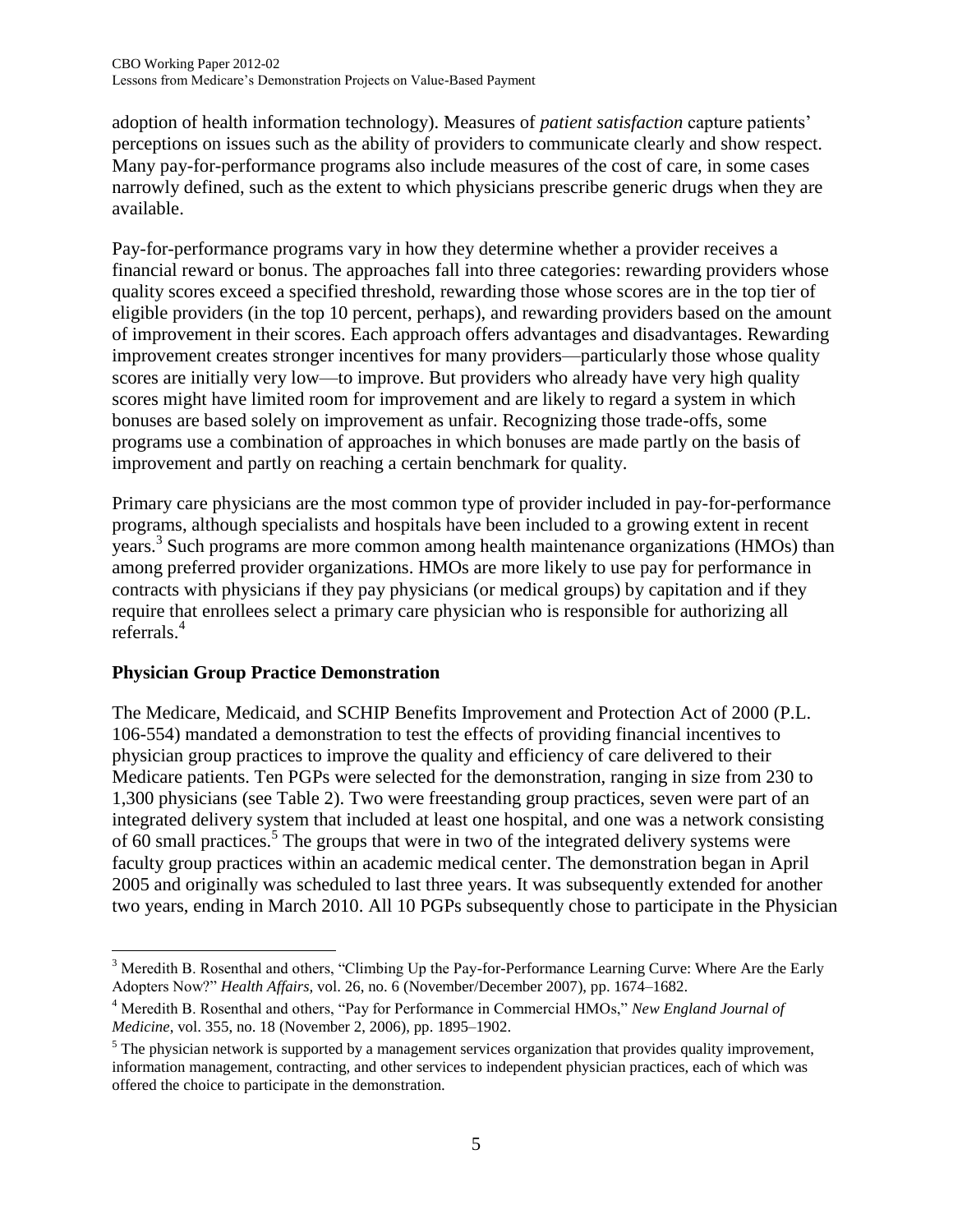#### **Table 2.**

 $\overline{a}$ 

| Participant                                             | <b>Geographic Location</b> | <b>Type of Service Area</b>  | <b>Number of Physicians</b> |
|---------------------------------------------------------|----------------------------|------------------------------|-----------------------------|
| <b>Billings Clinic</b>                                  | Montana/Wyoming            | Small city, rural            | 232                         |
| Dartmouth-Hitchcock Clinic                              | New Hampshire/Vermont      | Small city, rural            | 907                         |
| <b>Everett Clinic</b>                                   | Washington                 | Suburban, small city         | 250                         |
| <b>Forsyth Medical Group</b>                            | North Carolina             | Small city                   | 250                         |
| Geisinger Clinic                                        | Pennsylvania               | Small city, rural            | 833                         |
| Marshfield Clinic                                       | Wisconsin                  | Small city, rural            | 1,039                       |
| Middlesex Health System                                 | Connecticut                | Suburban, small city         | 293                         |
| Park Nicollet Clinic                                    | Minnesota                  | Large metropolitan, suburban | 648                         |
| St. John's Clinic                                       | Missouri/Arkansas          | Small city, rural            | 522                         |
| University of Michigan<br><b>Faculty Group Practice</b> | Michigan                   | Suburban, small city         | 1,291                       |

#### **Participants in the Physician Group Practice Demonstration**

Source: Department of Health and Human Services, *Report to Congress: Physician Group Practice Demonstration Evaluation Report* (2009).

Group Practice Transition Demonstration, which began in January 2011 under a design that was modified in some respects to incorporate lessons learned from the original demonstration. The PGPs will be given the option of joining the Medicare Shared Savings Program that is scheduled to be implemented in 2012 or a shared savings initiative to be implemented by the innovation center.

**Design.** Under the demonstration, the participating PGPs were paid on a fee-for-service basis and were eligible to receive a bonus if the total Medicare expenditures for their patients were at least 2 percent below a target.<sup>6</sup> The target for each PGP was intended to represent the Medicare expenditures that would have been incurred for its patients in the absence of the demonstration, and the 2 percent threshold was specified to avoid paying bonuses for small differences from the target that may have been the result of random variation in Medicare expenditures. The PGPs were accountable for the *total* Medicare expenditures of their patients, including expenditures for services provided by other physicians, inpatient hospital care, and postacute care.

6 Information on the design of the demonstration is from Department of Health and Human Services, *Report to Congress: Physician Group Practice Demonstration First Evaluation Report* (2006),

[www.cms.gov/reports/downloads/Leavitt1.pdf;](http://www.cms.gov/reports/downloads/Leavitt1.pdf) and John Kautter and others, "Medicare Physician Group Practice Demonstration Design: Quality and Efficiency Pay-for-Performance," *Health Care Financing Review*, vol. 29, no. 1 (Fall 2007), pp. 15–29. Appendix A lists all of the studies of the demonstrations I reviewed for this paper.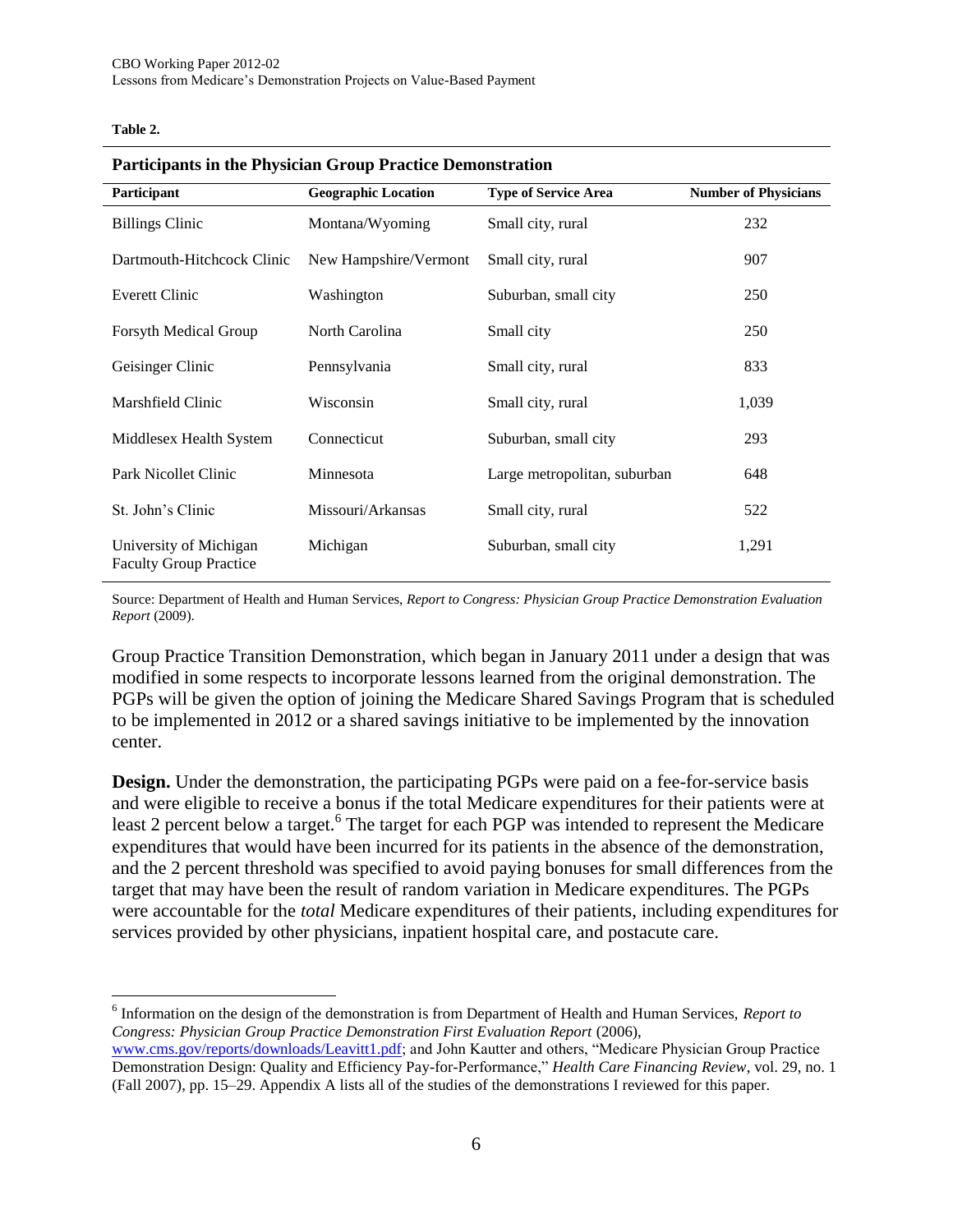PGPs could receive up to 80 percent of the estimated savings in Medicare expenditures for their patients, defined as the difference between target expenditures and actual expenditures beyond the 2 percent threshold. The Medicare program retained the rest of the savings. PGPs received the entire 80 percent of the estimated savings if they met all of a specified set of quality-of-care targets. Otherwise, they received a fixed portion of the 80 percent and an additional amount that depended on the proportion of the quality targets met. (The share of the bonus pool that PGPs received regardless of their quality-of-care scores declined from 70 percent in the first year of the demonstration to 50 percent in the final year.) PGPs did not face a penalty if the expenditures for their patients were above the target. However, if the expenditures for a PGP's patients in a given year were more than 2 percent higher than the target, the amount of those higher expenditures beyond the 2 percent threshold was used to offset estimated savings for that PGP in subsequent years.

Beneficiaries did not enroll in the PGPs and continued to have the same freedom of provider choice that they had before the demonstration. The set of patients for whom each PGP was held accountable in a given year was determined at the end of the year through an analysis of Medicare claims. In particular, beneficiaries were retroactively assigned to a PGP if they received more evaluation and management services from the PGP than from any other physician practice.<sup>7</sup> Beneficiaries were not eligible to be assigned to a PGP if they were receiving hospice services at the beginning of the year or if they were enrolled in a Medicare Advantage plan at any time during the year. The roughly 220,000 beneficiaries who were assigned to the participating PGPs each year received an average of 85 percent of their evaluation and management services from those PGPs. The number of assigned beneficiaries varied across PGPs from roughly 10,000 to 40,000.

The expenditure target for each PGP in a given year was determined retroactively by updating the average Medicare expenditures for the PGP's assigned beneficiaries during a base year before the demonstration to reflect the estimated growth in expenditures that would have occurred for those beneficiaries absent the demonstration. The growth rate in that calculation was the growth in expenditures during the period for a comparison group of beneficiaries who lived in the PGP's service area but who received no evaluation and management services from the PGP. Beneficiaries in the comparison group were required to have received at least one evaluation and management service from another provider. In addition, beneficiaries were not included in the comparison group for a given year if they had been assigned to the PGP in a previous year, if they were receiving hospice services at the beginning of the year, or if they were enrolled in a Medicare Advantage plan during the year. The expenditures for the PGP patients and the comparison group were risk-adjusted using the hierarchical condition categories (HCC) model to remove the effects of any changes in health status in the two populations.<sup>8</sup>

 $7$  The assignment of beneficiaries to PGPs was based on the allowed charges for evaluation and management services delivered in an office or other outpatient setting. Evaluation and management includes the services provided during physician visits, such as examination of patients and counseling, but it does not include surgical procedures or tests.

<sup>&</sup>lt;sup>8</sup> CMS uses the HCC model to adjust payments to Medicare Advantage plans to account for differences in enrollees' health status. The HCC model uses information on beneficiaries' diagnoses and demographic characteristics to predict Medicare expenditures.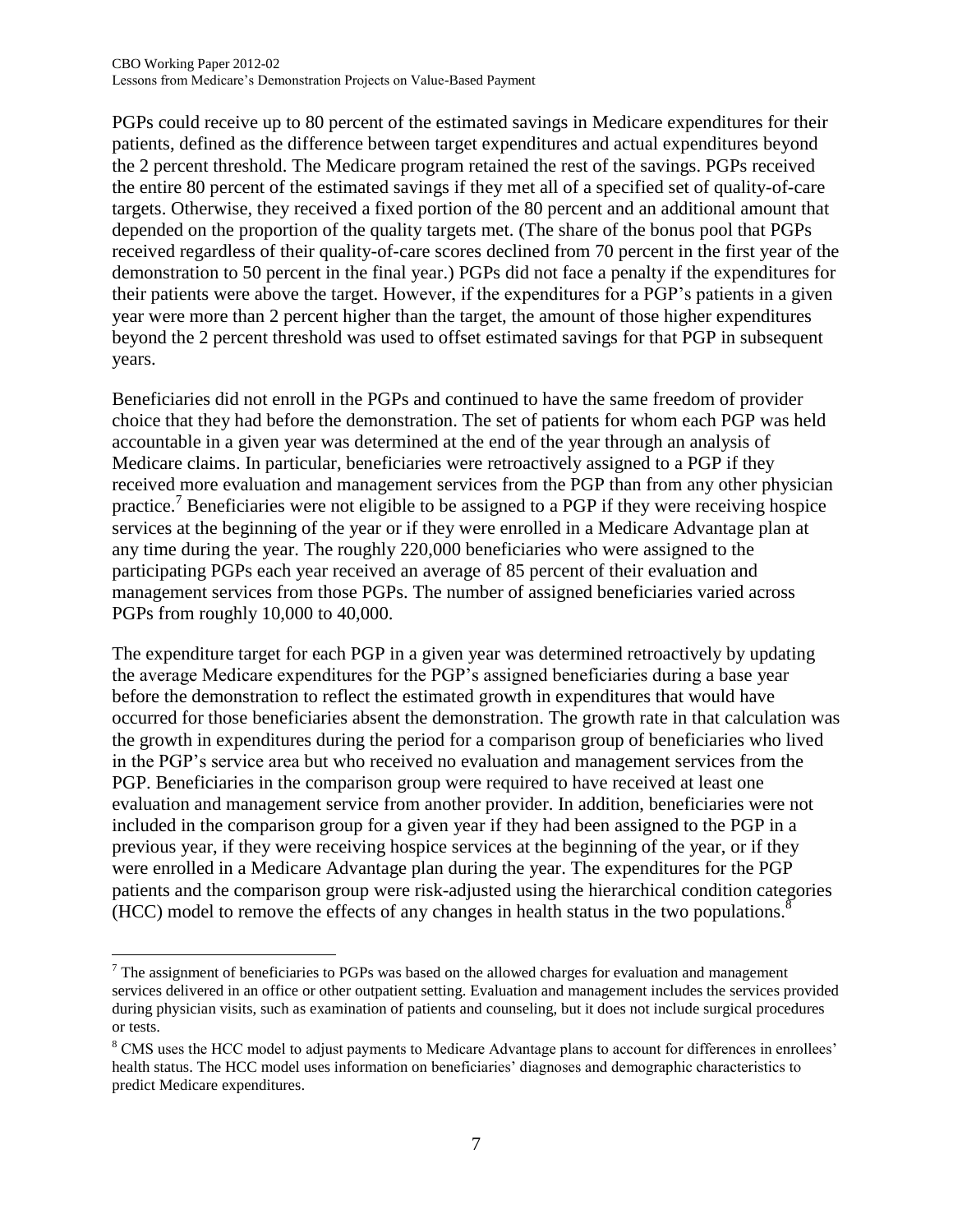Under that approach, the determination of whether the expenditures for a PGP's patients were above or below the target in a given year depended on whether the growth in expenditures for its patients from the base period was above or below the growth for the comparison group (after removing the effects of any differences between the two groups in the change in risk scores). The expenditures for a PGP's patients were below the target if they grew more slowly than did those of the comparison group and above the target if the opposite was true. The calculation did not depend on how the *level* of spending for a PGP's patients compared with that of its comparison group. Thus, although a PGP may have been a lower-cost provider than others in the area before the demonstration, such a difference did not directly affect whether the PGP was above or below its targets during the demonstration.

A total of 32 quality-of-care measures were specified for the demonstration: 10 for diabetes, 10 for congestive heart failure (CHF), 7 for coronary artery disease (CAD), 3 for hypertension, and 2 for preventive care. Only the diabetes measures were used in the first year of the demonstration, the CHF and CAD measures were added in the second year, and the others were added in the third year. Twenty-five of the measures were constructed from data in the medical records of PGP patients, and 7 were constructed from Medicare claims. For each measure, a PGP could meet the target by satisfying one or more of three criteria: achieving at least 75 percent compliance, achieving certain scores relative to national scores for Medicare Advantage plans, or closing at least 10 percent of the gap between the PGP's value before the demonstration and 100 percent compliance.

**Implementation.** All of the participating PGPs developed or expanded disease management or care coordination programs for the demonstration. In some cases, PGPs implemented programs for the demonstration that had been developed previously for other populations. The programs primarily targeted patients with CHF and diabetes as well as certain high-risk patients, typically defined as those with multiple chronic conditions or heavy service use. Nurses employed by the PGPs served as care managers, and the main focus of the programs was patient education and monitoring. Three PGPs provided their CHF patients with home electronic monitoring devices, several PGPs enhanced their follow-up and monitoring of patients who had been discharged from a hospital, and several developed and promoted palliative care programs for terminally ill patients.<sup>9</sup> The costs of implementing such programs were borne by the PGPs, which had to cover those costs out of their revenues (including their bonuses from Medicare).

All of the PGPs had experience with care management prior to the demonstration, either as a result of operating an HMO or because they had been delegated such functions under contracts with health plans. The PGPs developed some new care management programs for the demonstration and also applied programs they had developed for other patient populations to their Medicare fee-for-service patients.

 $\overline{a}$  $9$  Information on the implementation of the demonstration is from Department of Health and Human Services, *Report to Congress: Physician Group Practice Demonstration First Evaluation Report* (2006); and Michael Trisolini and others, *Medicare Physician Group Practices: Innovations in Quality and Efficiency* (paper prepared by RTI International for the Commonwealth Fund, December 2006),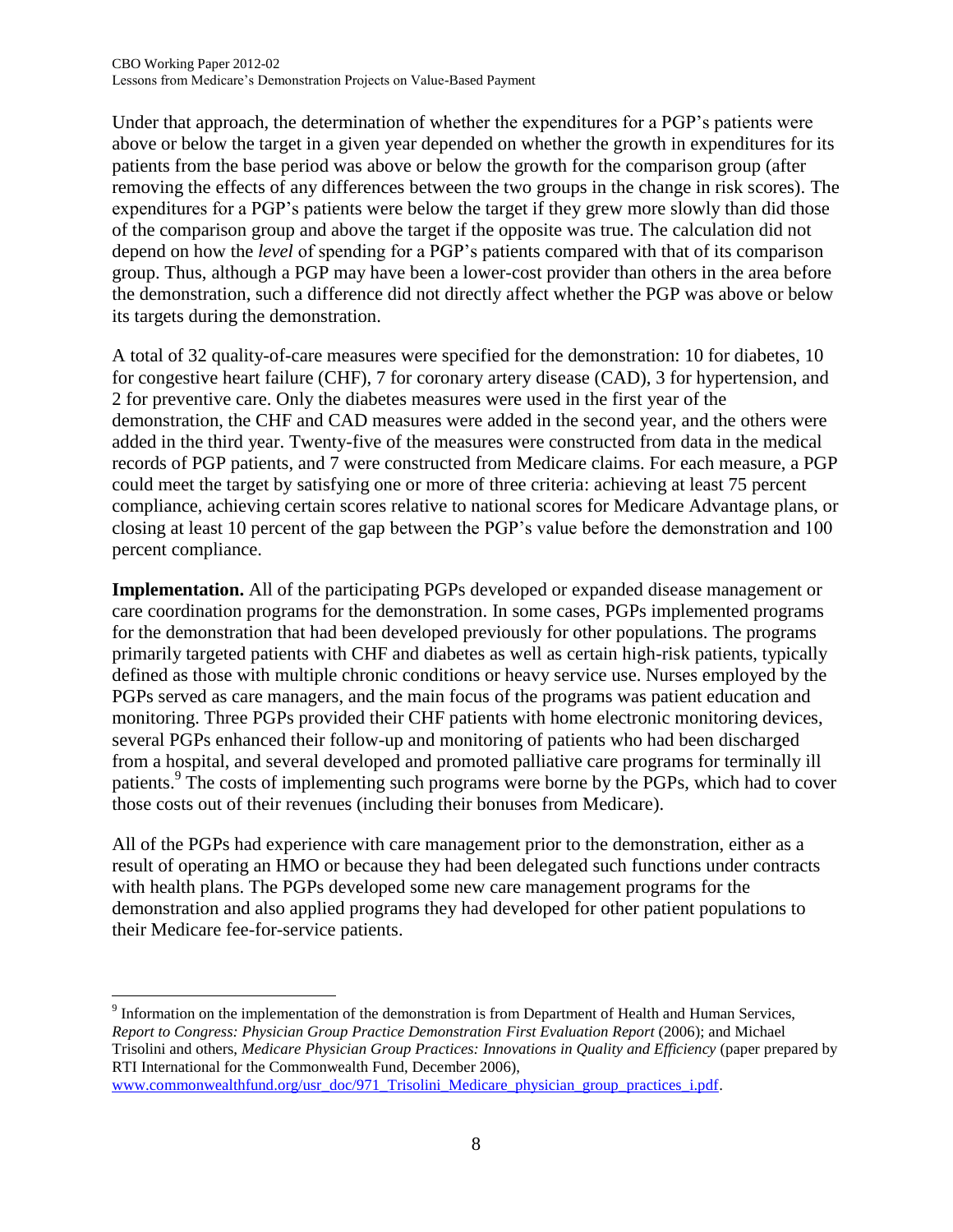Most of the PGPs had electronic medical record systems before the demonstration, and those that did not were in the process of developing them. None of the PGPs undertook major information technology initiatives as a result of the demonstration but rather adapted and expanded their systems. For example, most developed patient registries that identified their Medicare patients who had specific chronic conditions and included key clinical information for those patients, such as the results of laboratory tests, which were used by the care managers.

The PGPs reported that they tried to improve the quality of care through various other means, such as encouraging physicians to follow evidence-based practice guidelines and providing feedback to physicians on how their performance compares with that of their peers. Those activities were generally under way at the PGPs before the demonstration, however, and the extent to which they were intensified during the demonstration is not clear.

**Key Findings.** Two PGPs received bonuses in the first year of the demonstration because Medicare expenditures for their patients were more than 2 percent below their target, four PGPs received bonuses in the second year, five received bonuses in the third and fourth years, and four received bonuses in the fifth year.<sup>10</sup> Two PGPs received bonuses in all five years. Those results, although informative, do not provide a measure of the effects of the demonstrations on Medicare expenditures. More detailed information on the effects of the demonstration is contained in a Report to the Congress by the Secretary of Health and Human Services, which covers the first two years of the demonstration, but even that report presented a limited set of results.<sup>11</sup> That analysis concluded that, during the second year of the demonstration, total Medicare expenditures for the patients of the 10 PGPs were about 1 percent less than the targets (corresponding estimates were not presented for individual PGPs or for other years).<sup>12</sup> After accounting for the bonuses paid to the PGPs, the estimated net savings for the Medicare program for the second year of the demonstration was about \$1.6 million.<sup>13</sup> That represents a net savings of about \$7 per beneficiary across the 10 participating PGPs—a net reduction in Medicare spending of about 0.1 percent. Estimated savings were lower for the first year.

There are two reasons why that estimate might overstate the amount of any net Medicare program savings. First, it appears that some PGPs changed their diagnostic coding practices under the demonstration in a way that increased the risk scores of their patients relative to those of the comparison group. Such a change would increase the risk-adjusted expenditure targets, making it easier for PGPs to appear to achieve savings (since the targets are adjusted to account for changes from the base period in the relative risk scores of the PGPs' patients and the

 $\overline{a}$ <sup>10</sup> Centers for Medicare & Medicaid Services, *Medicare Physician Group Practice Demonstration: Physician Groups Continue to Improve Quality and Generate Savings Under Medicare Physician Pay-for-Performance Demonstration* (July 2011) [www.cms.gov/DemoProjectsEvalRpts/downloads/PGP\\_Fact\\_Sheet.pdf.](https://www.cms.gov/DemoProjectsEvalRpts/downloads/PGP_Fact_Sheet.pdf)

<sup>&</sup>lt;sup>11</sup> Department of Health and Human Services, *Report to Congress: Physician Group Practice Demonstration Evaluation Report* (2009), [www.cms.gov/reports/downloads/RTC\\_Sebelius\\_09\\_2009.pdf.](https://www.cms.gov/reports/downloads/RTC_Sebelius_09_2009.pdf) The estimates presented in the report are based on analyses conducted by Research Triangle Institute.

<sup>12</sup> Ibid., p. 9.

<sup>&</sup>lt;sup>13</sup> HHS estimated the net federal savings as the government's share of the savings beyond the 2 percent threshold for the PGPs that received bonuses minus the amount of any increase in expenditures at other PGPs beyond the 2 percent threshold. PGPs that were within 2 percent of their target were assumed to have had no effect on Medicare expenditures.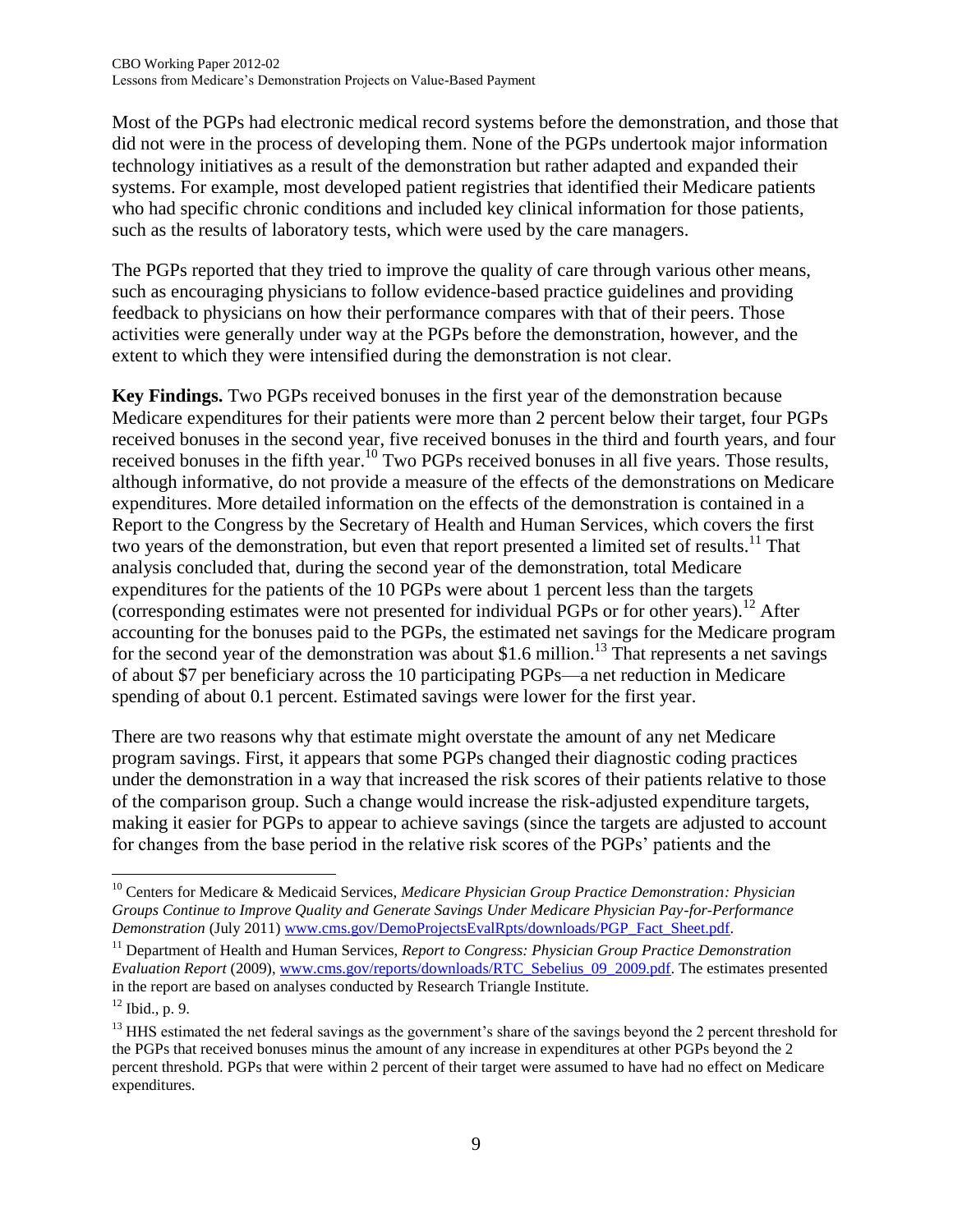comparison group). From the base year to the second year of the demonstration, the risk scores increased by an average of 8 percent for the PGPs' patients, compared with an average increase of 5 percent for the comparison group.<sup>14</sup> The risk scores for PGP patients increased faster than those for the comparison group in 9 of the 10 PGPs, including all four that received bonus payments. The evaluation did not estimate how much of the greater increase in risk scores for PGP patients was the result of changes in coding practices. However, several PGPs reported that they began encouraging their physicians to code all appropriate diagnoses on claims under the demonstration to help identify and manage the care of patients with chronic conditions and to improve the accuracy of their risk-adjusted expenditure targets.<sup>15</sup> That indicates that at least some of the greater increase in risk scores for PGP patients was attributable to changes in coding practices. Such a result is not unexpected when payments to providers are made in part on the basis of the patients' risk scores.

A second factor that might have led to an overestimate of Medicare program savings is that, for the four PGPs that received bonuses in the second year of the demonstration, Medicare expenditures per patient were growing more slowly than were those of the local comparison groups before the demonstration.<sup>16</sup> This is important because, in determining expenditure targets, the growth in expenditures for the comparison groups was used as a proxy for the growth that would have occurred for the PGPs' patients in the absence of the demonstration. When the targets for the demonstration's second year were adjusted to account for the differences in preexisting expenditure trends, Medicare expenditures at the four PGPs that received bonuses were not significantly different from the targets. It is not known what caused the lower spending trends for the four PGPs before the demonstration or whether they would have continued in the absence of the demonstration. To the extent that those lower spending trends would have continued, the savings estimated for those PGPs are overstated. For the six PGPs that did not receive bonuses, spending trends before the demonstration were similar for PGP patients and the comparison groups.

The PGPs met an average of nearly 90 percent of the quality-of-care targets in the first year of the demonstration, when only the 10 diabetes measures were in effect. In the second year, when 10 CHF measures and seven CAD measures were added, the PGPs met an average of 98 percent of the targets. Most quality measures were constructed from data in the medical records of PGP patients, and the evaluation did not collect corresponding data for the comparison groups. Consequently, the only quality measures that could be compared for PGP patients and the comparison groups are the seven constructed from claims data. For four of those measures, PGP patients had somewhat greater improvement in measured quality of care from the base year to the second year of the demonstration, with the estimates implying that the demonstration increased the proportion of PGP patients who received certain recommended tests by amounts

<sup>&</sup>lt;sup>14</sup> There has been a general increase in HCC risk scores in the Medicare fee-for-service program that has been attributed primarily to increased accuracy and specificity in the diagnostic coding on claims.

<sup>15</sup> Department of Health and Human Services, *Report to Congress: Physician Group Practice Demonstration First Evaluation Report* (2006), pp. 58–59.

<sup>16</sup> Department of Health and Human Services, *Report to Congress: Physician Group Practice Demonstration Evaluation Report* (2009), pp. 56–62.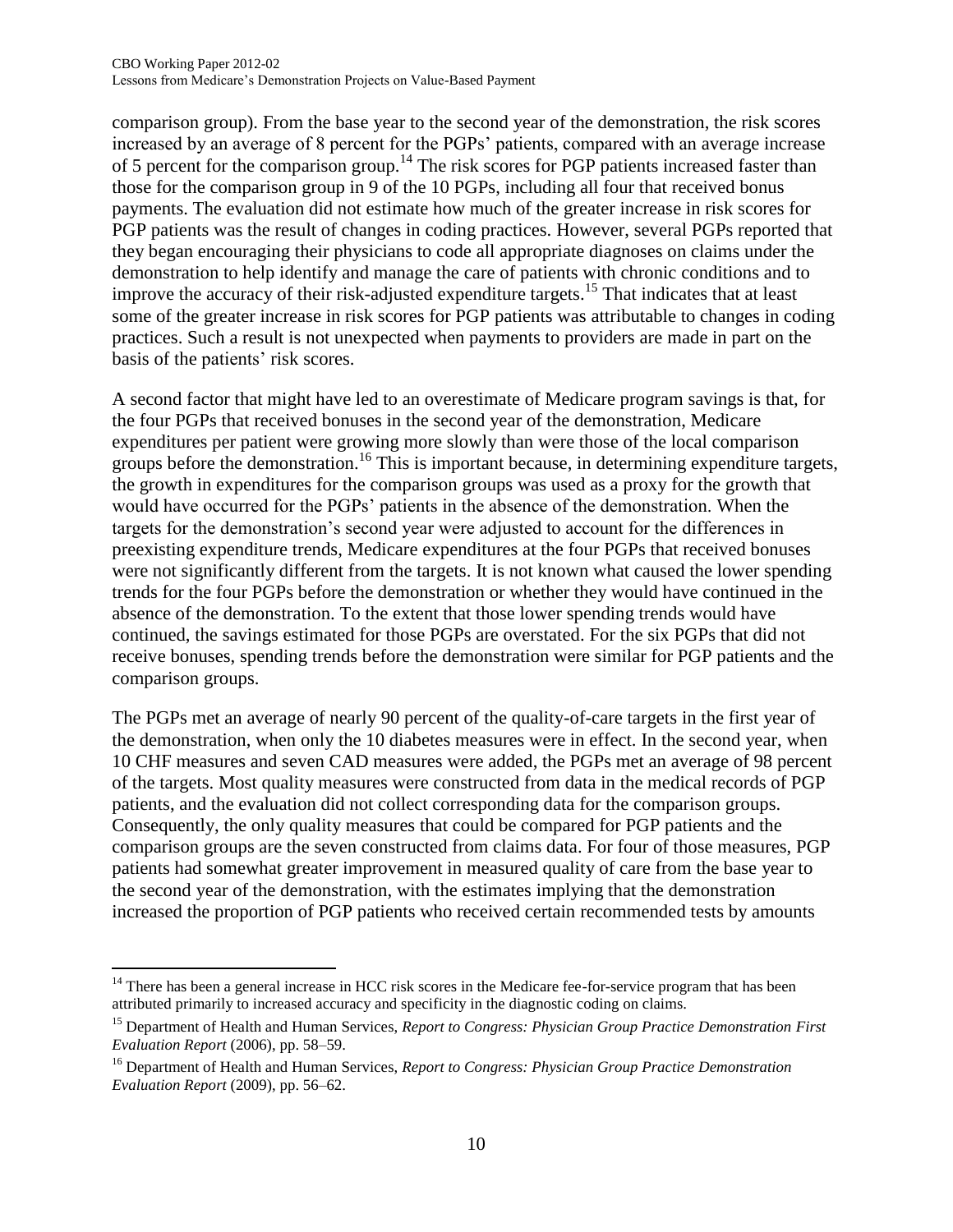ranging from 1 to 5 percentage points. PGP patients and the comparison groups had similar changes in quality for the other three measures.

### **Premier Hospital Quality Incentive Demonstration**

CMS initiated a pay-for-performance demonstration for hospitals in response to an unsolicited proposal from Premier, a company owned by approximately 200 nonprofit hospitals and health systems. Premier provides data management, purchasing, and other services to hospitals and other health care providers. The objective of the demonstration was to test the effects of providing hospitals with financial incentives to provide high-quality care. Eligibility for the demonstration was limited to the 444 hospitals that were reporting quality measures to other payers through Premier's quality measurement system as of March 2003; 278 hospitals chose to participate. The demonstration began in October 2003 and was originally scheduled to last three years. CMS subsequently extended the project for an additional three years, and the demonstration ended in September 2009.

**Design.** Under the demonstration, hospitals reported data on the quality of care provided to patients in five clinical areas: acute myocardial infarction (AMI), CHF, pneumonia, coronary artery bypass graft surgery, and hip or knee replacement. That information was used to compute a composite quality score for each hospital for each clinical area. During each of the first three years of the demonstration, hospitals with quality scores in the highest 10 percent of the distribution for a given clinical area received a bonus equal to 2 percent of their Medicare payments for patients in that clinical area, and hospitals with quality scores in the second-highest 10 percent received a 1 percent bonus. In addition, hospitals with quality scores in the top 50 percent for any of the 5 clinical areas received special recognition on the CMS web site. Hospitals were not subject to penalties in the first two years. In the third year, hospitals with quality scores at or below the threshold corresponding to the bottom 20 percent *of the distribution of first-year scores* were required to pay a penalty of 2 percent (for those in the lowest 10 percent) or 1 percent (for those in the second-lowest 10 percent). Thus, hospitals that initially had low scores could avoid penalties if they improved their scores sufficiently. Hospitals also could avoid a penalty by dropping out of the demonstration. By the end of the third year, nearly 10 percent of the hospitals that began the demonstration had withdrawn.

The incentive structure was changed for the second three years of the demonstration to provide bonuses based on a broader set of criteria. Beginning in the fourth year, 40 percent of the amount that CMS budgeted for bonus payments was awarded to hospitals whose composite quality scores were at or above the median of the distribution of scores from two years earlier. Hospitals were eligible for additional bonuses if their quality scores for the year were in the top 20 percent or if their improvement in scores from two years earlier was in the top 20 percent. Hospitals were required to pay a penalty if their quality scores for the year were below the threshold corresponding to the bottom 20 percent of scores from two years earlier.

In all, 34 quality measures were defined for the five clinical areas. Twenty-seven were process measures that reflect the percentage of patients whose treatment followed recommended practices and 7 were outcome measures that reflect the percentage of patients who did not experience certain adverse outcomes (such as death or complications from surgery). The number of quality measures per clinical area varied from 4 to 9.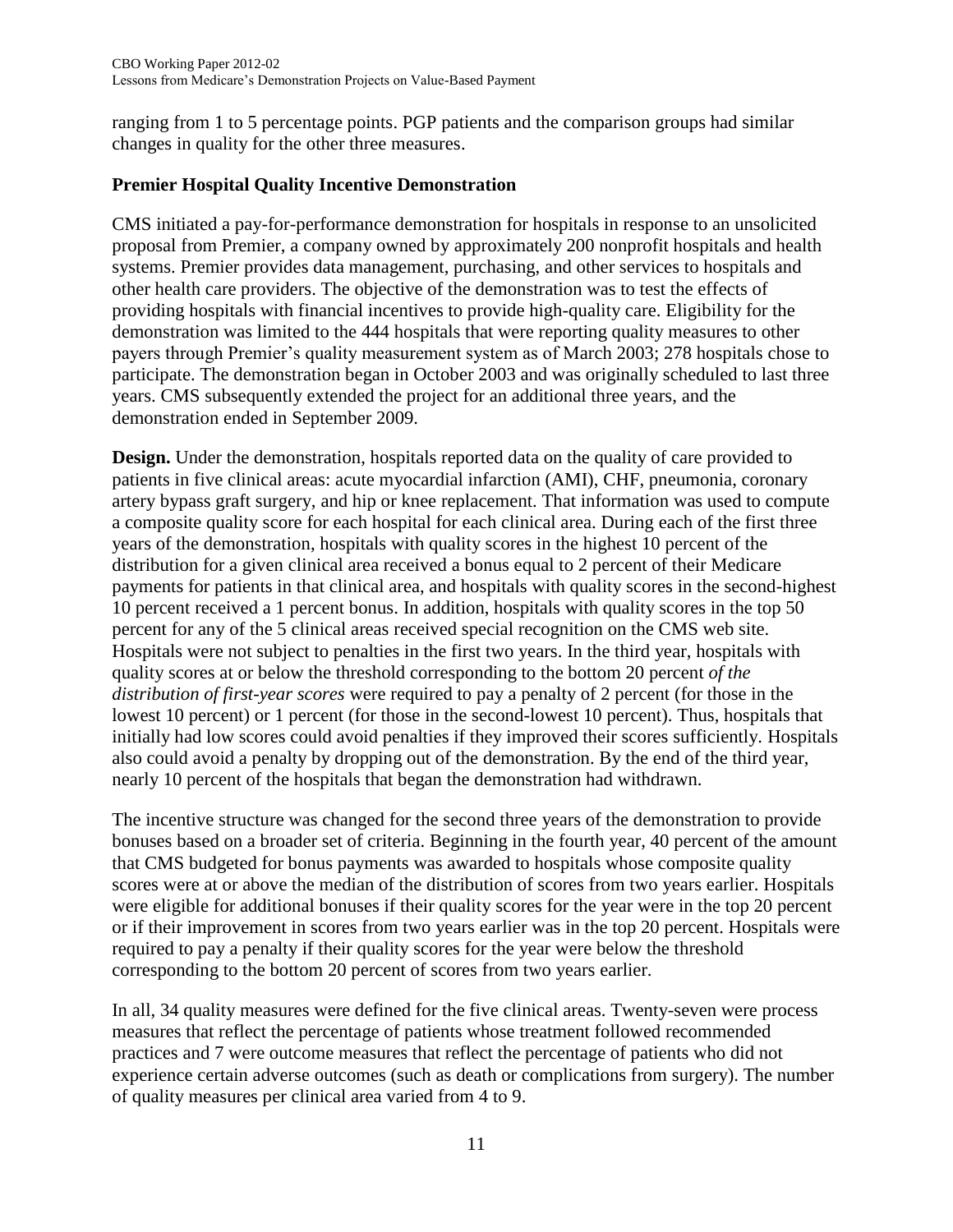The demonstration did not use a randomized design. The evaluation estimated the effects of the demonstration on quality of care and Medicare payments by comparing outcomes for patients at demonstration hospitals with outcomes for patients at other hospitals, using statistical methods to control for differences in the characteristics of the hospitals that are expected to affect outcomes.

Other initiatives to improve the quality of hospital care were under way during the demonstration, and average reported quality scores were improving nationwide. The Hospital Quality Alliance (sponsored by organizations representing the hospital industry, insurers, employers, and consumers) began encouraging hospitals to voluntarily report data on their quality of care in 2003. The percentage of hospitals that reported such data increased dramatically in 2004 as a result of a requirement established in the Medicare Prescription Drug, Improvement, and Modernization Act of 2003 (P.L. 108-173) that hospitals report certain quality of care measures each year in order to receive the full update in their Medicare payment rates. The hospital quality scores are made available each year to beneficiaries on an HHS Web site [\(www.hospitalcompare.hhs.gov\)](http://www.hospitalcompare.hhs.gov/). Twenty measures of quality were specified for the first year of the national reporting requirement; 18 were used in the demonstration. In addition, some private insurers had pay-for-performance programs in effect for hospitals during the demonstration. All of those efforts probably contributed to a nationwide trend of rising quality scores.

**Key Findings.** The composite quality scores for the demonstration hospitals rose from the first quarter of the demonstration to the twelfth quarter for each of the five clinical areas.<sup>17</sup> On average, the increase ranged from 7 percentage points for AMI (the average score rose from 90 percent to 97 percent) to 22 percentage points for CHF (the average score rose from 67 percent to 89 percent). Those increases in composite quality scores were primarily the result of improvements in the process scores. There was little room for improvement in the outcome scores, which were very high at the start of the demonstration.

Not all of the increases in quality scores for the demonstration hospitals can be attributed to the effects of the demonstration, because quality scores were improving nationwide. The best available evidence indicates that the demonstration was responsible for small increases in quality of care and that most of the increases in quality that occurred at the participating hospitals would have occurred in the absence of the demonstration. The CMS-funded evaluation reported that the effect of the demonstration was to raise quality scores during the three-year period by an average of about 1 to 4 percentage points.<sup>18</sup> Another study that used somewhat different methods

<sup>17</sup> Centers for Medicare & Medicaid Services, *Evaluation of the Premier Hospital Quality Incentive Demonstration. Executive Summary: Impacts on Quality of Care, Medicare Reimbursements, and Medicare Beneficiaries' Length of Stay During the First Three Years of the Demonstration* (March 2009),

[www.cms.gov/reports/downloads/Premier\\_ExecSum\\_2010.pdf.](https://www.cms.gov/reports/downloads/Premier_ExecSum_2010.pdf) Estimates in the report were based on analyses conducted by Abt Associates, under contract to CMS.

 $18$  Ibid., pp.  $12-15$ .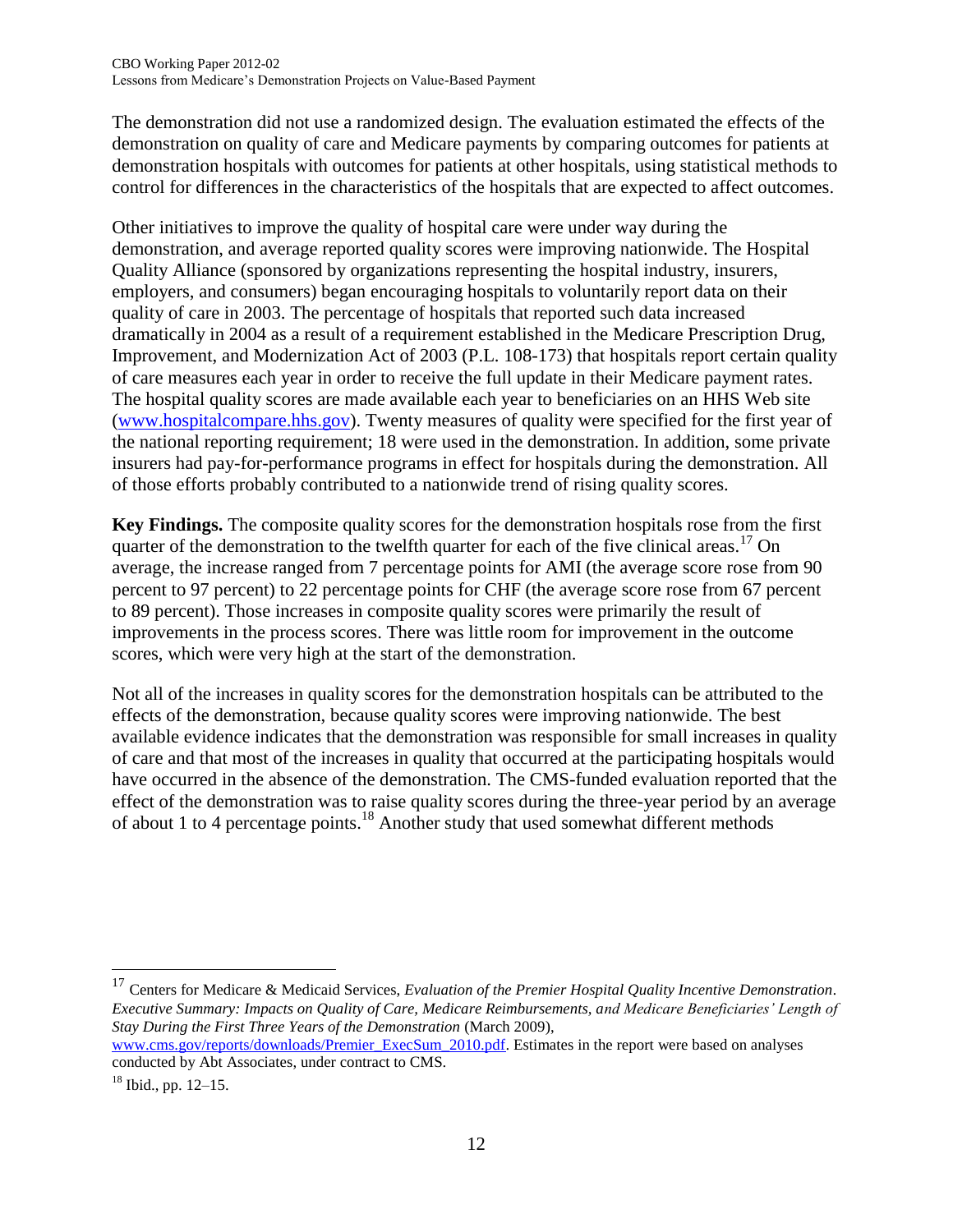$\overline{a}$ 

obtained similar estimates.<sup>19</sup> There is little information available on the effects of the demonstration on health outcomes. One study reported that the demonstration had no effect on beneficiary mortality rates within 30 days of hospital admission, but no information is available for other health outcomes.<sup>20</sup>

During the first three years of the demonstration, CMS paid bonuses to hospitals that totaled nearly \$25 million. The total amount of the bonuses was about 0.25 percent of the Medicare payments to the demonstration hospitals for admissions in the five clinical areas during the threeyear period. The penalties in the third year were about \$0.1 million. Few hospitals were required to a pay a penalty because their quality scores had increased sufficiently by the third year. That increase in quality scores was generally consistent with a nationwide trend during the demonstration period. In addition, hospitals could avoid paying a penalty by withdrawing from the demonstration.

The demonstration did not affect Medicare expenditures for inpatient hospital care. In principle, if the demonstration improved the quality of care, it could have reduced Medicare expenditures for inpatient care by reducing the number of readmissions. Another possible mechanism is a reduction in the prevalence of complications that result in patients being assigned to a highercost diagnosis-related group (DRG). The CMS-funded evaluation examined this issue by comparing Medicare expenditures for "episodes of care" initiated at demonstration hospitals with those initiated at other hospitals, using statistical methods to control for differences in the characteristics of the hospitals, their market areas, and their Medicare patients.<sup>21</sup> (The evaluation defined an episode as beginning with an admission for one of the five clinical areas and extending to 90 days after discharge. Episodes include readmissions to any hospital during that period.) The analysis showed that the demonstration did not affect Medicare expenditures for inpatient hospital care during the defined episodes of care and, after accounting for the bonuses that were paid to some hospitals, there was no discernible net effect on Medicare expenditures. (The point estimates in that analysis were a 0.1 percent increase in expenditures on inpatient care and a 0.3 percent net increase in expenditures, after accounting for the bonuses. Neither estimate was significantly different from zero at the 5 percent level.) The analysis also showed that the demonstration did not affect the total number of days that patients were hospitalized during the episodes of care or the number of days they were hospitalized for readmissions. Another study that used similar methods also concluded that the demonstration had no effect on Medicare expenditures.<sup>22</sup> In principle, the demonstration could have affected Medicare expenditures over a

<sup>&</sup>lt;sup>19</sup> Peter K. Lindenauer and others, "Public Reporting and Pay for Performance in Hospital Quality Improvement," *The New England Journal of Medicine*, vol. 356, no. 5 (February 1, 2007), pp. 486–496. Both the CMS-funded evaluation and the study reported by Lindenauer and colleagues estimated the effects of the demonstration on quality of care by comparing quality scores for the demonstration hospitals with quality scores that other hospitals submitted to CMS for Hospital Compare. The analysis was limited to three clinical areas (AMI, CHF, and pneumonia) because those were the areas for which data were available from Hospital Compare.

 $^{20}$  Andrew M. Ryan, "Effects of the Premier Hospital Quality Incentive Demonstration on Medicare Patient Mortality and Cost," *Health Services Research*, vol. 44, no. 3 (June 2009), pp. 821–842.

<sup>21</sup> Centers for Medicare & Medicaid Services, *Evaluation of the Premier Hospital Quality Incentive Demonstration. Executive Summary.*

<sup>&</sup>lt;sup>22</sup> Andrew M. Ryan, "Effects of the Premier Hospital Quality Incentive Demonstration on Medicare Patient Mortality and Cost."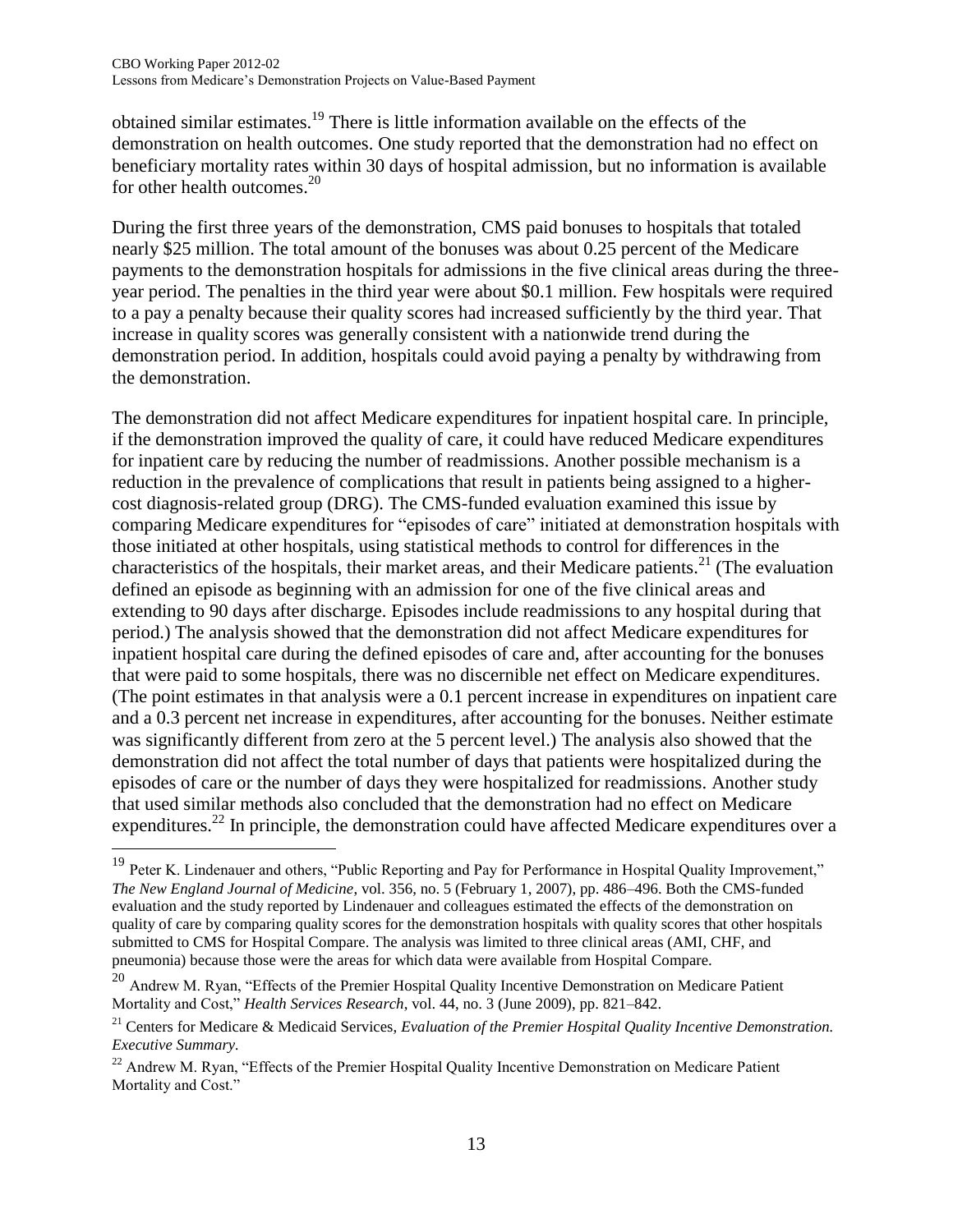longer period of time and for other services, such as physicians' services and post-acute care. However, given the evidence that the demonstration had limited effects on quality of care, noticeable effects on Medicare expenditures over a longer time period or for other services are unlikely.

## **Medicare Home Health Pay-for-Performance Demonstration**

The Medicare Home Health Pay-for-Performance Demonstration was initiated by CMS to test the effects of providing financial incentives to home health agencies (HHAs) to improve quality of care. Under the demonstration, HHAs received their standard payments from Medicare and were eligible to receive additional payments if the participating HHAs in their region achieved Medicare savings and if they met certain criteria regarding the quality of care. The demonstration began in January 2008 and lasted two years. Findings from the evaluation are currently available for the first year of the demonstration.

**Design.** A total of 556 HHAs in seven states that volunteered to participate were randomly assigned either to a treatment group or to a control group. For each of four regions, CMS estimated the Medicare savings attributable to the demonstration and distributed the entire amount of those savings to HHAs in the treatment group whose quality scores were in the top 20 percent among demonstration participants in their state or whose improvement in quality scores was in the top 20 percent.<sup>23</sup> Thus, although it was anticipated that the demonstration might lead to improvements in the quality of care that could reduce Medicare expenditures, the demonstration was not intended to yield net savings for the Medicare program. HHAs in regions that did not achieve savings did not receive any additional payments, regardless of their quality scores.

To estimate the effect of the demonstration on Medicare expenditures in each region, CMS compared the actual expenditures for patients of the HHAs in the treatment group with an estimate of what those expenditures would have been without the demonstration. Those latter amounts were estimated by updating the average expenditures for patients in the treatment HHAs during a base year before the demonstration by the growth in average expenditures over that period for patients of the control group HHAs. The analysis included expenditures on all Part A and Part B Medicare services incurred by beneficiaries during each home health episode and up to 30 days after the episode.

If actual expenditures for patients of the treatment HHAs in a given region were lower than projected expenditures by any amount, the difference was considered as savings and was returned to the treatment HHAs in that region. In contrast to the PGP demonstration, the estimated savings did not need to exceed a threshold to be considered as savings. If "negative savings" were estimated for one or more regions, those amounts were not used to offset the savings in other regions before determining bonus payments to HHAs.

<sup>&</sup>lt;sup>23</sup> Participants were located in seven states divided into four regions: Northeast (Connecticut and Massachusetts), South (Alabama, Georgia, and Tennessee), Midwest (Illinois), and West (California).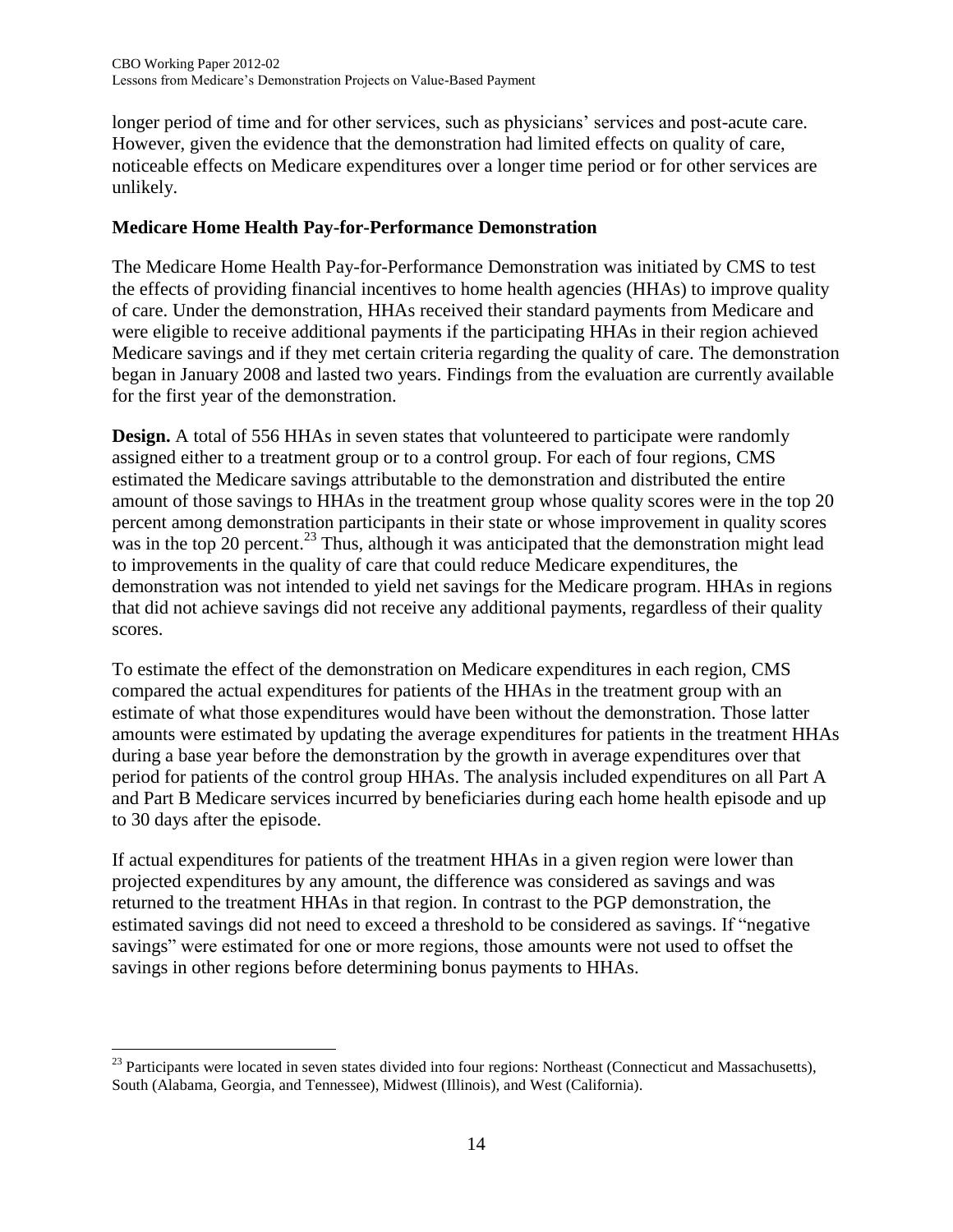Seven quality measures (a subset of the 21 measures that every HHA must submit under Medicare) were used to determine the HHAs' eligibility for bonuses: the number of hospital admissions among the HHA's patients; the use of emergency care; and improvements in bathing, ambulation, transferring from one setting to another, management of oral medications, and the status of surgical wounds. Bonus payments were determined separately for each measure. The demonstration did not require any additional data collection or submission by the participating HHAs.

**Key Findings.** During the first year, the demonstration had no overall effect on the seven measures of the quality of care that were used to determine HHAs' eligibility for bonuses and had little or no effect on the other reportable measures.<sup>24</sup> Those results measured the total effect of the demonstration for all of the HHAs that participated. The results for individual states were more varied but nevertheless indicate that the demonstration had no overall effect on quality of care. Of the 147 state-level estimates (reflecting 21 measures for each of 7 states), about twothirds indicated that the demonstration had no effect, and the remaining estimates were nearly equally divided between those that indicated an improvement in quality and those that indicated a reduction in quality.

An analysis of the effects of the demonstration on Medicare expenditures showed that HHAs in three regions achieved combined savings of about \$15 million during the first year; expenditures were about \$9 million higher than projected in the fourth region.<sup>25</sup> However, the estimated savings were very small as a proportion of projected spending—ranging from 0.4 percent in one region to 1.2 percent in another region—suggesting that those differences between actual and projected expenditures could reflect random variation in Medicare expenditures rather than actual savings. The absence of a notable effect on Medicare expenditures is consistent with the finding that the demonstration had no discernible effect on quality of care—particularly in the number of hospitalizations and in the use of emergency care.

# **Bundled Payments**

 $\overline{a}$ 

Bundled-payment arrangements are generally viewed as arrangements in which a single payment from an insurer covers services that typically are furnished by two or more providers. Such arrangements are not commonly used by private insurers, primarily because of the challenges in designing and implementing bundled-payment systems. <sup>26</sup> Results are available from a single

<sup>&</sup>lt;sup>24</sup> David F. Hittle, Eugene J. Nuccio, and Angela A. Richard, *Evaluation of the Medicare Home Health Pay-for-Performance Demonstration. CY2008 Report—Volume 1: Agency Characteristics, Costs, and Quality Measure Performance among Treatment, Control, and Non-Participant Groups* (report prepared by the Division of Health Care Policy and Research, University of Colorado Anschutz Medical Campus for the Centers for Medicare & Medicaid Services, June 2011), [www.cms.gov/reports/downloads/HHP4P\\_Demo\\_Eval\\_2008\\_Vol1.pdf.](https://www.cms.gov/reports/downloads/HHP4P_Demo_Eval_2008_Vol1.pdf)

<sup>&</sup>lt;sup>25</sup> The effects of the demonstration on Medicare expenditures were not estimated as part of the evaluation but instead were estimated by the research firm that assisted CMS in designing the demonstration. See Alan White and Henry Goldberg, *Home Health Pay-for-Performance: Medicare Savings Calculations* (memorandum submitted by Abt Associates to the Centers for Medicare & Medicaid Services, January 26, 2010). That analysis estimated effects on total Part A and Part B expenditures during each home health episode and for up to 30 days afterward.

<sup>&</sup>lt;sup>26</sup> See Mark McClellan, "Reforming Payments to Healthcare Providers: The Key to Slowing Healthcare Cost Growth While Improving Quality?" *Journal of Economic Perspectives*, vol. 25, no. 2 (Spring 2011), pp. 69–92.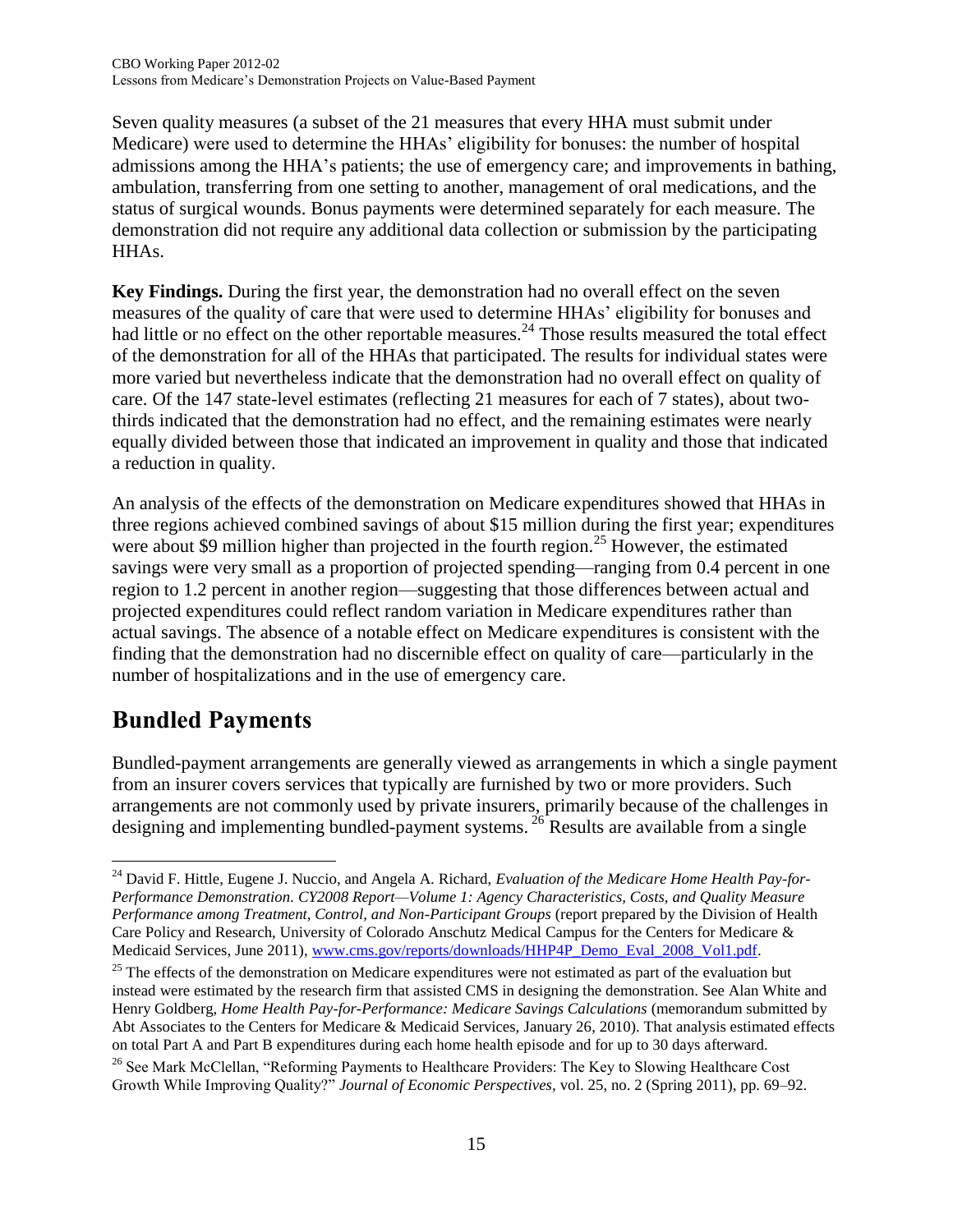independent evaluation of one major demonstration in Medicare that tested bundled payment: For the Medicare Participating Heart Bypass Center Demonstration, Medicare made bundled payments that covered all inpatient hospital and physician services for coronary artery bypass graft surgeries performed at seven hospitals.

### **Bundled-Payment Programs in the Private Sector**

The bundled-payment arrangements in the private sector most similar to those in the Medicare demonstration examined in this paper involve organ transplants—although such arrangements have been adopted to a limited extent by private insurers for other services. A recent study by the Government Accountability Office (GAO) found that that all five of the largest national health insurers—Aetna, Cigna, Humana, UnitedHealth Group, and WellPoint—have been making bundled payments for organ transplants for more than 20 years.<sup>27</sup> Each of those insurers has developed "transplant networks" consisting of hospitals that meet certain criteria regarding the number of transplants performed and the quality of care. The insurers make bundled payments to those hospitals that cover all hospital and physician services for all phases of the transplant episode—namely, the evaluation, the transplant procedure, and follow-up care (including readmissions) for periods ranging from 30 to 365 days. All of the insurers attempt to steer patients to the hospitals in their transplant networks by reducing patients' cost sharing if they use those hospitals. One insurer does not cover transplant services unless they are provided at a hospital that is part of its transplant network.

More broadly, bundled payment means paying providers a single payment for a set of services rather than paying separately for each service. By that definition, private and public insurers use a number of bundled payment approaches in their fee-for-service payment systems. For example, private insurers typically pay per diem rates for inpatient hospital care, and Medicare pays a set amount for each stay that depends on the patient's diagnosis and whether certain major procedures are performed. Moreover, Medicare and most private insurers pay physicians global fees for surgeries that cover the surgery and pre- and postoperative care over specified periods.

Two of the five insurers in the GAO study make bundled payments for services other than organ transplants. One makes such payments for bariatric surgery at selected hospitals in 22 states, and another makes bundled payments for coronary artery bypass graft surgery (also called heart bypass surgery) and other selected cardiovascular procedures at a single hospital. In both cases, the bundled payments cover all hospital and physician services required for the surgery and follow-up care over a specified period. Four of the five insurers are considering developing bundled-payment arrangements for other services, such as cardiac and orthopedic surgery.

The five major insurers in the GAO study have chosen to make bundled payments for organ transplants because they are expensive procedures used by a small proportion of their enrollees, and transplant episodes have clearly defined starting and ending points. The insurers reported that several challenges have hindered them from implementing bundled payments on a broader scale. All process claims for bundled services manually because modifying their automated

 $\overline{a}$ <sup>27</sup> Government Accountability Office, *Medicare: Private Sector Initiatives to Bundle Hospital and Physician Payments for an Episode of Care*, GAO-11-126R (January 2011), [www.gao.gov/new.items/d11126r.pdf.](http://www.gao.gov/new.items/d11126r.pdf)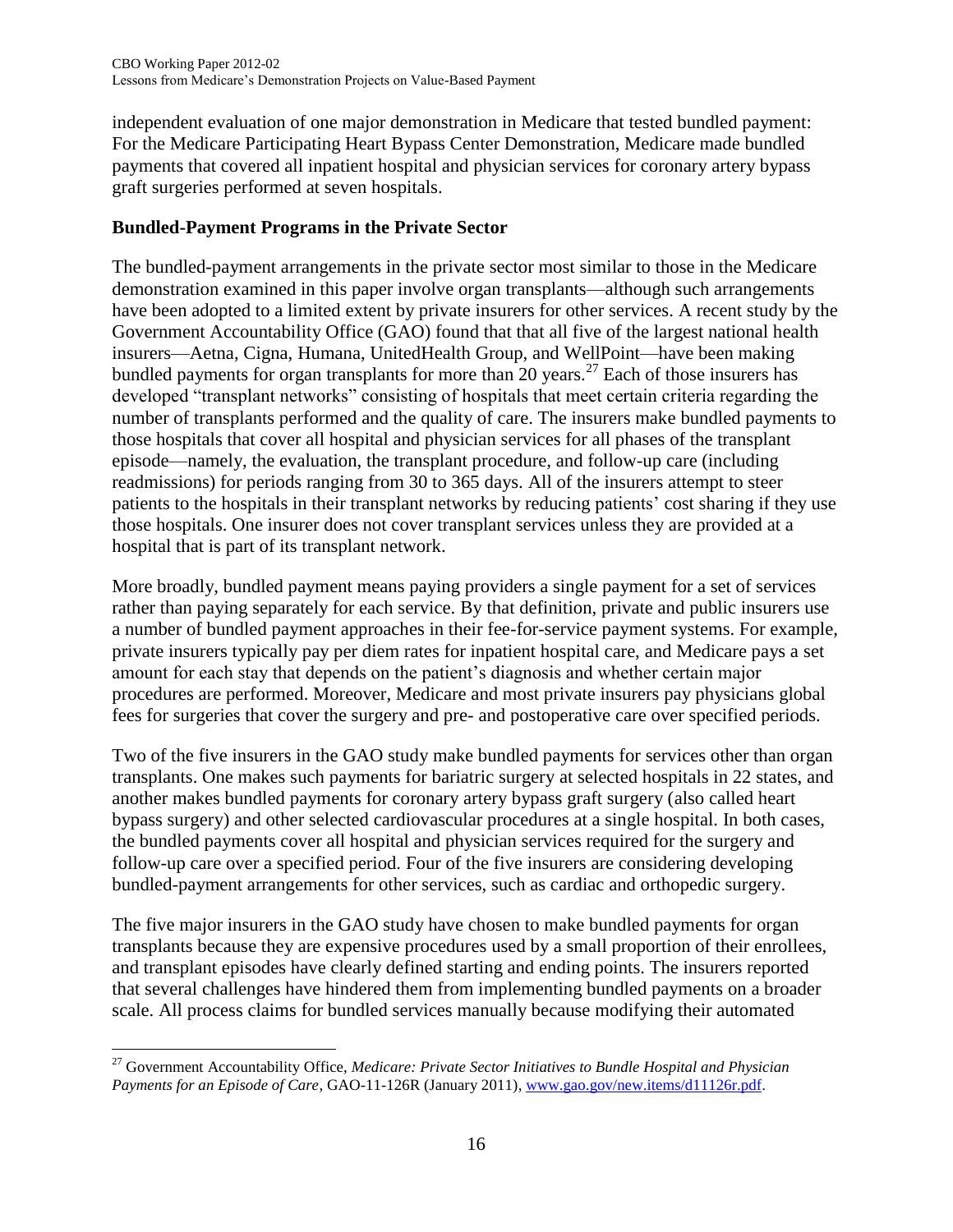claims-processing systems to handle bundled payments would be expensive. In addition, the insurers reported that they have encountered difficultly negotiating bundled-payment contracts with providers, although some providers have recently become more receptive to such arrangements. Finally, insurers noted that defining episodes of care for most conditions is challenging.

Two other private initiatives are the bundled-payment systems for heart bypass surgery and certain other procedures developed by the Geisinger Health System in Pennsylvania and the Prometheus Payment Model, an approach to bundled payment developed for certain procedures and for the management of certain chronic conditions.<sup>28</sup> The Prometheus model was developed by a nonprofit organization (the Health Care Incentives Improvement Institute) primarily with support from the Robert Wood Johnson Foundation. The bundled payments are based on the resources that are required for treating a particular condition, based on clinical guidelines and expert opinion, and are adjusted to account for differences in patient severity.<sup>29</sup> The payments to providers also depend in part on their scores on quality-of-care measures. The payment model is being tested at four sites.

## **Medicare Participating Heart Bypass Center Demonstration**

CMS initiated the Medicare Participating Heart Bypass Center Demonstration to test the effects of bundling hospital and physician payments for coronary artery bypass graft surgery. Four hospitals began the demonstration in 1991, and three others were added in 1993. Participation of the four original hospitals was scheduled for three years, and the period was extended for an additional two years. The three later-starting hospitals operated for three years. CMS selected the 7 hospitals from 27 applicant institutions.<sup>30</sup> CMS's criteria for selecting participants for the demonstration included the projected Medicare savings implied by their proposed bundledpayment rates, the quality of care at the hospital, and the volume of bypass surgeries performed there.

**Design.** Under the demonstration, Medicare made bundled payments for bypass surgery that covered all services provided by the hospital, the surgeon, and other physicians.<sup>31</sup> For the surgeon, the bundled payments covered preoperative care, the surgery, and postoperative care in the hospital and at the surgeon's office, just as global surgical fees cover such services in the

<sup>31</sup> Information on the design of the demonstration is from Jerry Cromwell and others, *Medicare Participating Heart Bypass Center Demonstration: Volume I, Final Report* (report prepared by Health Economics Research for the Health Care Financing Administration, July 1998),

[www.cms.gov/demoprojectsevalrpts/MD/ItemDetail.asp?ItemID=CMS063472.](http://www.cms.gov/demoprojectsevalrpts/MD/ItemDetail.asp?ItemID=CMS063472)

<sup>&</sup>lt;sup>28</sup> For a discussion of the bundled-payment systems developed by Geisinger, see Douglas McCarthy and others, *Geisinger Health System: Achieving the Potential of System Integration Through Innovation, Leadership, Measurement, and Incentives* (Commonwealth Fund, June 2009)[, www.commonwealthfund.org/Publications/Case-](http://www.commonwealthfund.org/Publications/Case-Studies/2009/Jun/Geisinger-Health-System-Achieving-the-Potential-of-System-Integration.aspx)[Studies/2009/Jun/Geisinger-Health-System-Achieving-the-Potential-of-System-Integration.aspx.](http://www.commonwealthfund.org/Publications/Case-Studies/2009/Jun/Geisinger-Health-System-Achieving-the-Potential-of-System-Integration.aspx)

<sup>29</sup> Health Care Incentives Improvement Institute, *PROMETHEUS Payment: On the Frontlines of Health Care Payment Reform* (Robert Wood Johnson Foundation, July 2010)[, www.rwjf.org/files/research/66748.pdf.](http://www.rwjf.org/files/research/66748.pdf)

 $30$  Bypass surgery was performed at more than 700 hospitals in the U.S. when CMS (at the time known as the Health Care Financing Administration) issued the solicitation for the demonstration. In all, 206 institutions submitted preapplications expressing interest. CMS invited 42 of that group to submit formal applications, and 27 did so.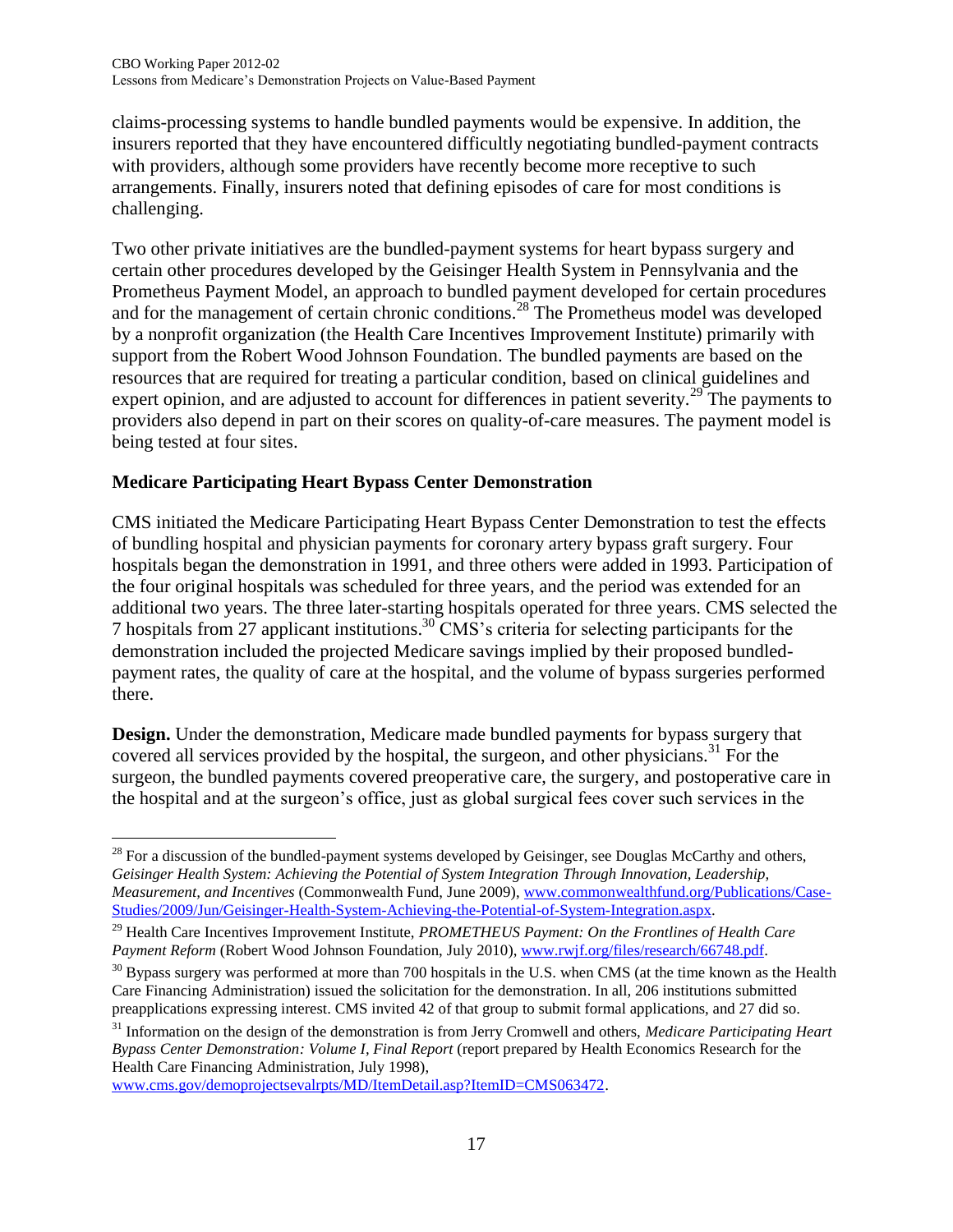Medicare fee-for-service program. For other physicians, the bundled payment covered only the services provided to bypass patients during their hospitalization. The bundled payments did not depend on the patient's severity of illness or on the volume and intensity of services provided. The hospitals agreed to forgo the outlier payments they would have received for extraordinarily costly cases under Medicare's inpatient prospective payment system; instead, an allowance for expected outlier payments was incorporated into the bundled payment. The bundled payment also covered any readmissions for related conditions for periods that varied by hospital from three days to six weeks after discharge.

The demonstration was intended to align the incentives of hospitals and physicians and lead to greater efficiency and coordination among providers. Under the Medicare fee-for-service program, hospitals and physicians are paid separately and face different incentives. Hospitals receive a prospectively determined payment for each stay that depends on a patient's diagnosis and, in some cases, on whether certain procedures were performed. In contrast, physicians generally receive a separate payment for each service they provide. Moreover, unlike hospitals, physicians do not face a direct financial incentive to economize on hospital-provided services because they do not bear the costs of such services.

The bundled-payment rates for the demonstration were determined through negotiations between the applicants and CMS. Applicants were required to propose separate rates for two DRGs in which bypass surgery is performed.<sup>32</sup> During the demonstration, the bundled rates were updated annually using the payment updates for hospitals and physicians in Medicare's fee-for-service program. According to the government's estimates before the demonstration, the expected savings at the four original hospitals for services covered under the bundled-payment arrangement varied from about 10 percent to 30 percent, with an average of about 20 percent.<sup>33</sup> For each of the three later-starting hospitals, the expected savings were about 7 percent to 8 percent.

Competitive pressures prompted the hospitals to apply for the demonstration. All of the hospitals that applied anticipated that being named a Medicare Participating Heart Bypass Center could help boost their volume of bypass surgeries. The hospitals also were concerned that Medicare could implement a national policy requiring bundled payments for bypass surgery and contract with a limited number of providers; they expected that their participation in the demonstration might improve their chances of inclusion in such a national program.

**Implementation.** The hospitals received the bundled payments and were responsible for paying physicians according to methods they had agreed upon in developing their applications for the demonstration. Each hospital paid a fixed amount per bypass patient to each of the four specialists involved in every bypass case (the thoracic surgeon, cardiologist, anesthesiologist, and radiologist). The hospitals withheld a portion of those fixed payments—typically about 5

 $32$  The demonstration's two DRGs were 106 (bypass surgery with catheterization) and 107 (bypass surgery without catheterization). It did not include other DRGs in which bypass surgery is performed in addition to other procedures.

<sup>&</sup>lt;sup>33</sup> Those estimates reflect the estimated savings for the first year of the demonstration and are a weighted average of the savings estimated separately for the two DRGs for which hospitals received separate bundled payments. For each hospital, I weighted the estimated savings for each DRG by the number of admissions in that DRG in the first year of the demonstration.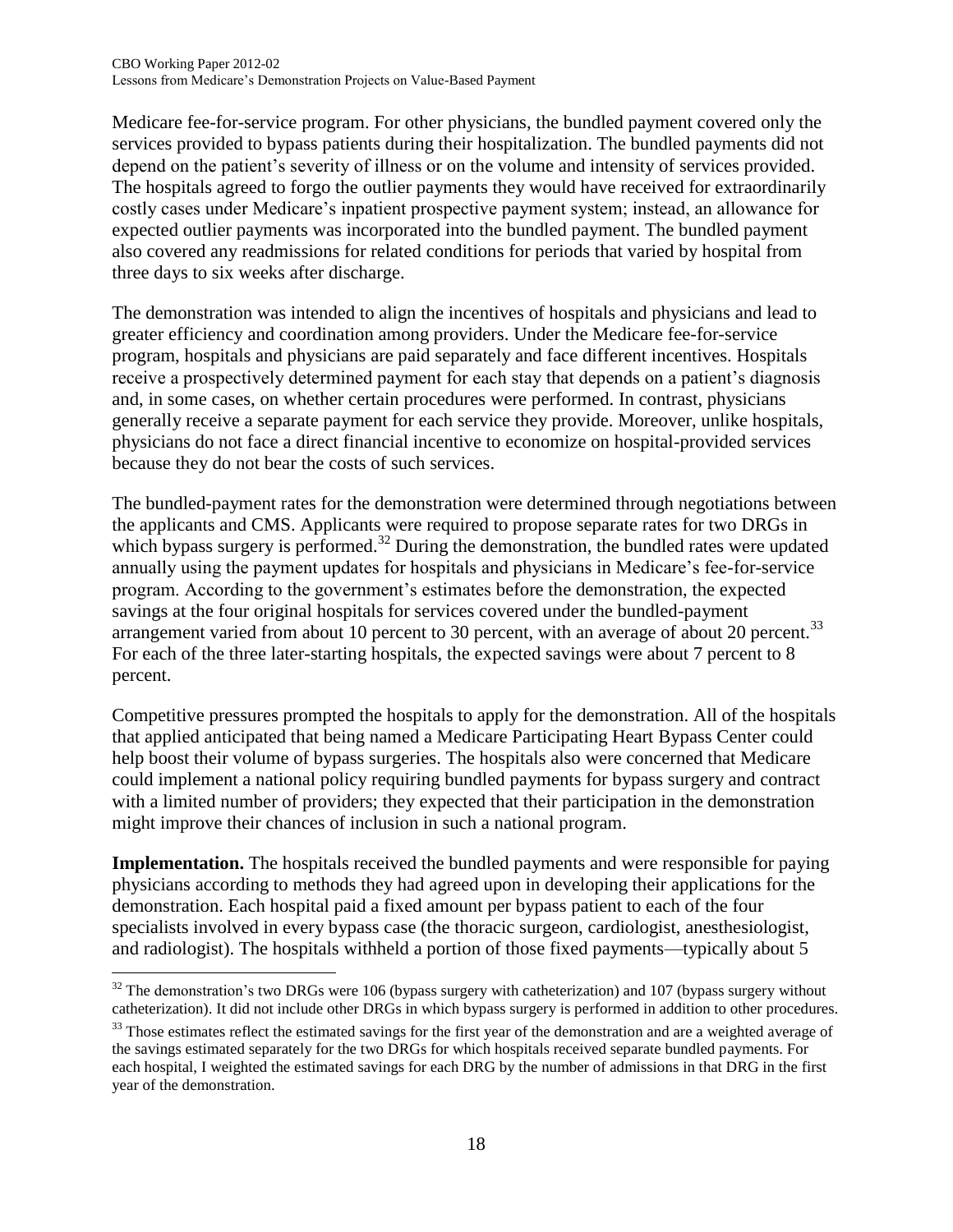percent—to establish a pool from which to pay other physicians who sometimes treat bypass patients (such as pulmonologists, nephrologists, and neurologists). The four capitated specialties were at risk for that pool. Specifically, if payments from the pool exceeded the amount that had been set aside, the capitated payments for the four main specialties were reduced. Conversely, if payments from the pool were less than the amount that had been set aside, the four main specialties shared the surplus. The arrangement created an incentive for the four main specialists to economize on referrals to other specialists. One hospital also paid cash bonuses to surgeons who met certain quality-of-care standards and had been judged as reducing the hospital's costs.

Medicare bypass patients faced lower charges for cost sharing under the demonstration than they would have otherwise. After meeting their deductibles, patients treated under the demonstration made a fixed copayment that was designed to be lower than the average coinsurance payments typically paid by bypass patients in their market areas. However, because the great majority of Medicare beneficiaries have supplemental insurance that covers their coinsurance, they did not have a financial incentive to have their surgeries performed at the demonstration hospitals. The demonstration hospitals proposed that they be allowed to waive cost sharing for beneficiaries without supplemental insurance. CMS denied that request, ruling that the hospitals could waive cost sharing for all Medicare patients treated under the demonstration, but not just for those without supplemental insurance. Given that requirement, none of the participating hospitals chose to waive cost sharing under the demonstration.

Under the demonstration, hospitals submitted all of the physician and hospital claims for each heart bypass surgery to the CMS central office in Baltimore, Maryland, rather than to the contractors that process Medicare claims. The hospitals generally received timely payment from CMS for Medicare's portion of the bundled payment, but they experienced major delays in collecting the cost-sharing amounts from supplemental insurers because the cost-sharing arrangements under the demonstration and the documentation that the supplemental insurers received (indicating that Medicare had made a bundled payment and that the beneficiary owed a fixed copayment for all hospital and physician services provided for the surgery) were not compatible with their computer systems.

**Key Findings.** The independent evaluation estimated the effects of the demonstration on Medicare expenditures, examined trends in costs at the participating hospitals, and analyzed patient outcomes under the demonstration.

*Effects on Medicare Expenditures.* The evaluation showed that the demonstration reduced Medicare expenditures on services furnished during hospital stays for bypass surgery by about 10 percent (see Table 3).<sup>34</sup> The estimated savings were in the range of about 5 percent to

 $\overline{a}$ <sup>34</sup> I derived this estimate from estimates of actual and projected expenditures for services provided during hospital stays for each hospital and year of the demonstration. See Jerry Cromwell and others, *Medicare Participating Heart Bypass Center Demonstration: Volume I, Final Report* (report prepared by Health Economics Research for the Health Care Financing Administration, July 1998), Tables 5-2 and 5-3.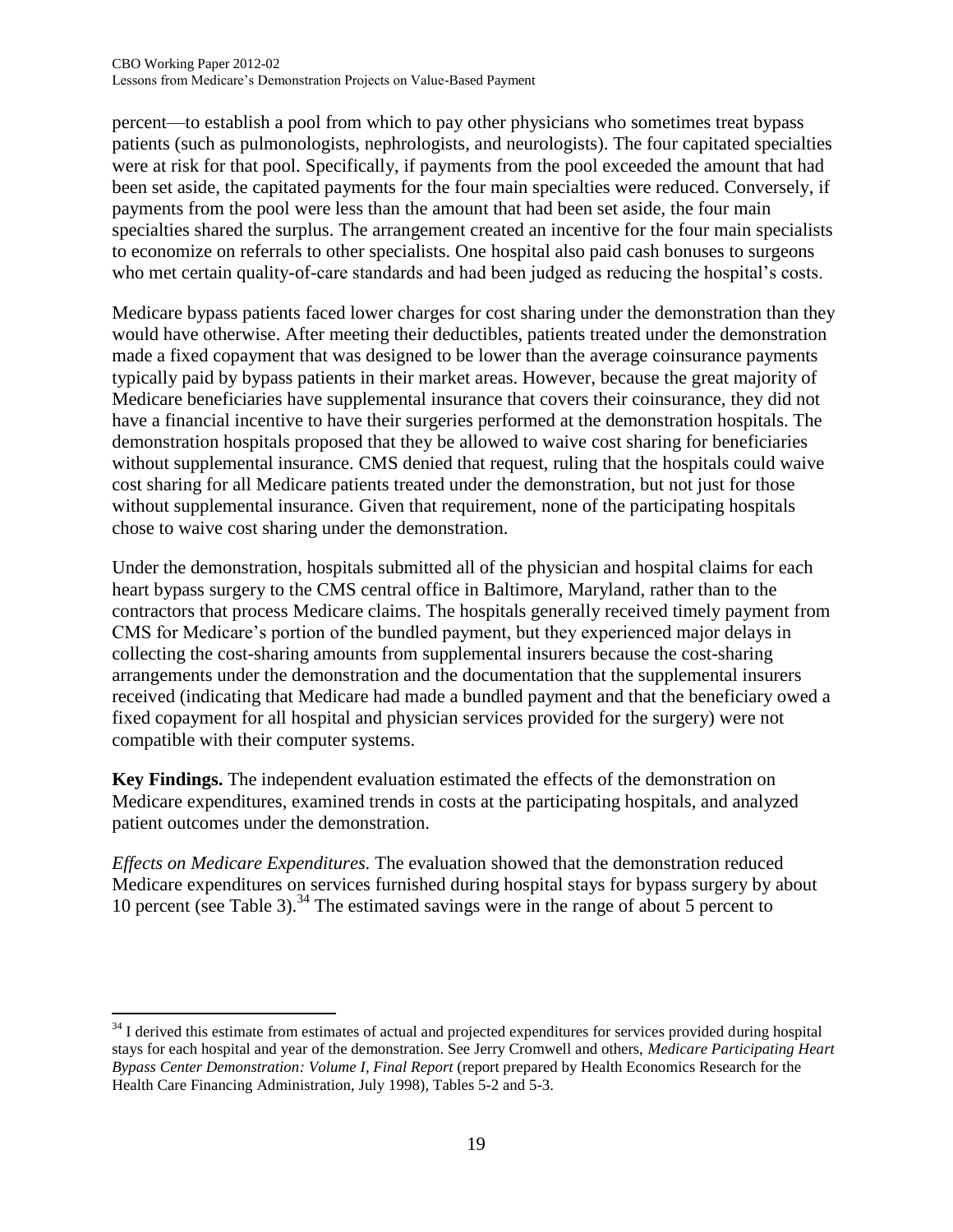#### **Table 3.**

 $\overline{a}$ 

| <b>Hospital</b>                           | <b>Average Annual</b><br><b>Number of Medicare</b><br><b>Heart Bypass Cases</b><br><b>During the Demonstration</b> | <b>Percentage Effect on</b><br><b>Medicare Expenditures for</b><br><b>Services Covered by the</b><br><b>Bundled Payment</b> |  |  |  |  |
|-------------------------------------------|--------------------------------------------------------------------------------------------------------------------|-----------------------------------------------------------------------------------------------------------------------------|--|--|--|--|
| <b>Four Original Hospitals</b>            |                                                                                                                    |                                                                                                                             |  |  |  |  |
| Ohio State University Hospital (Columbus) | 157                                                                                                                | $-22$                                                                                                                       |  |  |  |  |
| St. Joseph's Hospital (Atlanta)           | 745                                                                                                                | -8                                                                                                                          |  |  |  |  |
| St. Joseph Mercy Hospital (Ann Arbor)     | 397                                                                                                                | $-9$                                                                                                                        |  |  |  |  |
| University Hospital (Boston)              | 251                                                                                                                | $-19$                                                                                                                       |  |  |  |  |
| <b>Three Expansion Hospitals</b>          |                                                                                                                    |                                                                                                                             |  |  |  |  |
| Methodist Hospital (Indianapolis)         | 322                                                                                                                | -6                                                                                                                          |  |  |  |  |
| St. Luke's Hospital (Houston)             | 573                                                                                                                | $-7$                                                                                                                        |  |  |  |  |
| St. Vincent Hospital (Portland, Ore.)     | 446                                                                                                                | -6                                                                                                                          |  |  |  |  |
| <b>All Hospitals</b>                      | 413                                                                                                                | $-10$                                                                                                                       |  |  |  |  |

#### **Effects of the Medicare Participating Heart Bypass Center Demonstration on Medicare Expenditures**

Source: Author's analysis of information in Jerry Cromwell and others, *Medicare Participating Heart Bypass Center Demonstration, Volume I, Final Report* (report prepared by Health Economics Research for the Health Care Financing Administration, July 1998).

10 percent for five of the seven hospitals and about 20 percent for the other two hospitals.<sup>35</sup> Those savings reflect the estimated difference between the bundled payments and the amounts that Medicare would have spent for services provided to those bypass patients in the absence of the demonstration.

The evaluation used different approaches to estimate the Medicare payments that would have been made to hospitals in the absence of the demonstration and the payments that would have been made to physicians. For services provided by hospitals, the evaluation used the DRGs on the hospital claims for patients treated under the demonstration to estimate the Medicare payments that would have been made for those beneficiaries under the regular fee-for-service payment rules.<sup>36</sup> Outlier payments that would have been made in the absence of the demonstration were not determined from the claims because the bundled payments were expected to induce hospitals to reduce their costs. Instead, the estimated payments that would have been made were adjusted upward to incorporate the average outlier payments for bypass patients. The evaluation estimated the payments that would have been made for physicians' services furnished to bypass patients during their hospital stays in the absence of the

<sup>&</sup>lt;sup>35</sup> The evaluation did not provide information on the statistical precision of those estimates. Under reasonable assumptions about the variance of Medicare expenditures for bypass surgery, however, it appears that all of the estimates are significantly different from zero at the 5 percent level.

<sup>&</sup>lt;sup>36</sup> Under the demonstration, hospitals were required to submit special Medicare claims for their services and those of the physicians treating bypass patients. The claims contained all information required for claims submitted in the fee-for-service Medicare program. They were not used to establish payment amounts but rather to identify the bypass surgeries for which hospitals and physicians were to be paid the bundled rates and to provide data for the evaluation.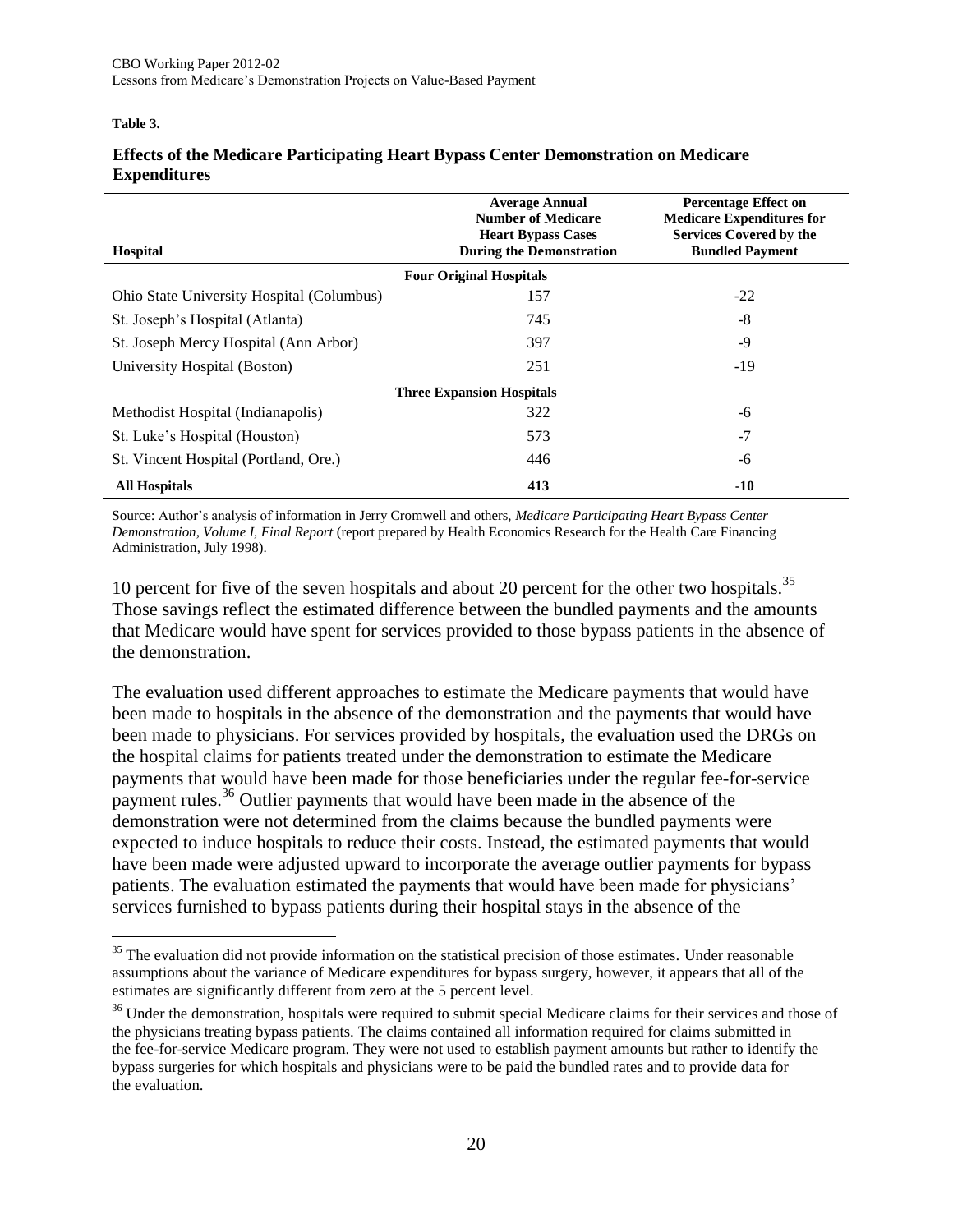demonstration by defining a standard package of physicians' services associated with bypass surgery (based on an analysis of national Medicare claims) and adjusting the cost of that package to account for differences in payment rates in different areas of the country and at different points in time.<sup>37</sup> An important limitation of that approach is that the mix of physicians' services that would have been used by heart bypass patients at the demonstration hospitals in the absence of the demonstration may have differed from the standard package of services assumed for the analysis because of differences among hospitals in terms of physicians' practice styles and patients' severity of illness and changes in physicians' practice patterns over time.

The evaluation also estimated the effects of the demonstration on Medicare expenditures by a broader measure that included the effects just described along with two additional components: effects on expenditures over the 90 days after discharge from the hospital and effects on expenditures resulting from any change in the demonstration hospitals' share of Medicare bypass surgeries in their local market areas. That analysis estimated that the two additional components may have accounted for relatively small savings, but given the challenges in estimating the effects, the estimates are highly uncertain. The demonstration also could have caused some physicians to attempt to steer less complex cases to the demonstration hospitals and more complex cases to other hospitals, but the evaluation did not examine that question.

The demonstration could have affected Medicare's expenditures after discharge from the hospital in various ways. On the one hand, the incentives created by the bundled-payment system to economize on the use of services during a hospital stay could have resulted in some patients' being discharged earlier and in poorer health, with greater need for follow-up care. On the other hand, to the extent that providers responded to those incentives by increasing cooperation and coordination, quality of care could have improved under the demonstration, resulting in patients' requiring less care after discharge. Moreover, the incentive to reduce readmissions under bundled payments also could have led to improved quality of care and less need for care following discharge.

To estimate the effects of the demonstration on Medicare expenditures during the 90 days after patients are discharged, the evaluation compared actual postdischarge expenditures for beneficiaries treated under the demonstration with the estimated expenditures that would have been incurred for those beneficiaries in the absence of the demonstration. That estimate was derived by calculating Medicare's average postdischarge expenditures for heart bypass patients treated at the demonstration hospitals in the year before the demonstration and increasing those estimates to reflect national growth in postdischarge Medicare payments per bypass patient from the base year to each year of the demonstration. The estimated effects of the demonstration on postdischarge expenditures varied among hospitals and were imprecise; the point estimate indicated that the demonstration reduced postdischarge expenditures by about 4 percent. (The

 $\overline{a}$  $37$  The evaluation did not use the special claims for physicians' services submitted for the demonstration to estimate the expenditures that would have been incurred for those services in the absence of the demonstration because the bundled-payment system gave physicians incentives to economize on the use of resources (such as visits by consulting specialists). Consequently, the claims probably would have underestimated the expenditures for physicians' services that would have been incurred in the absence of the demonstration.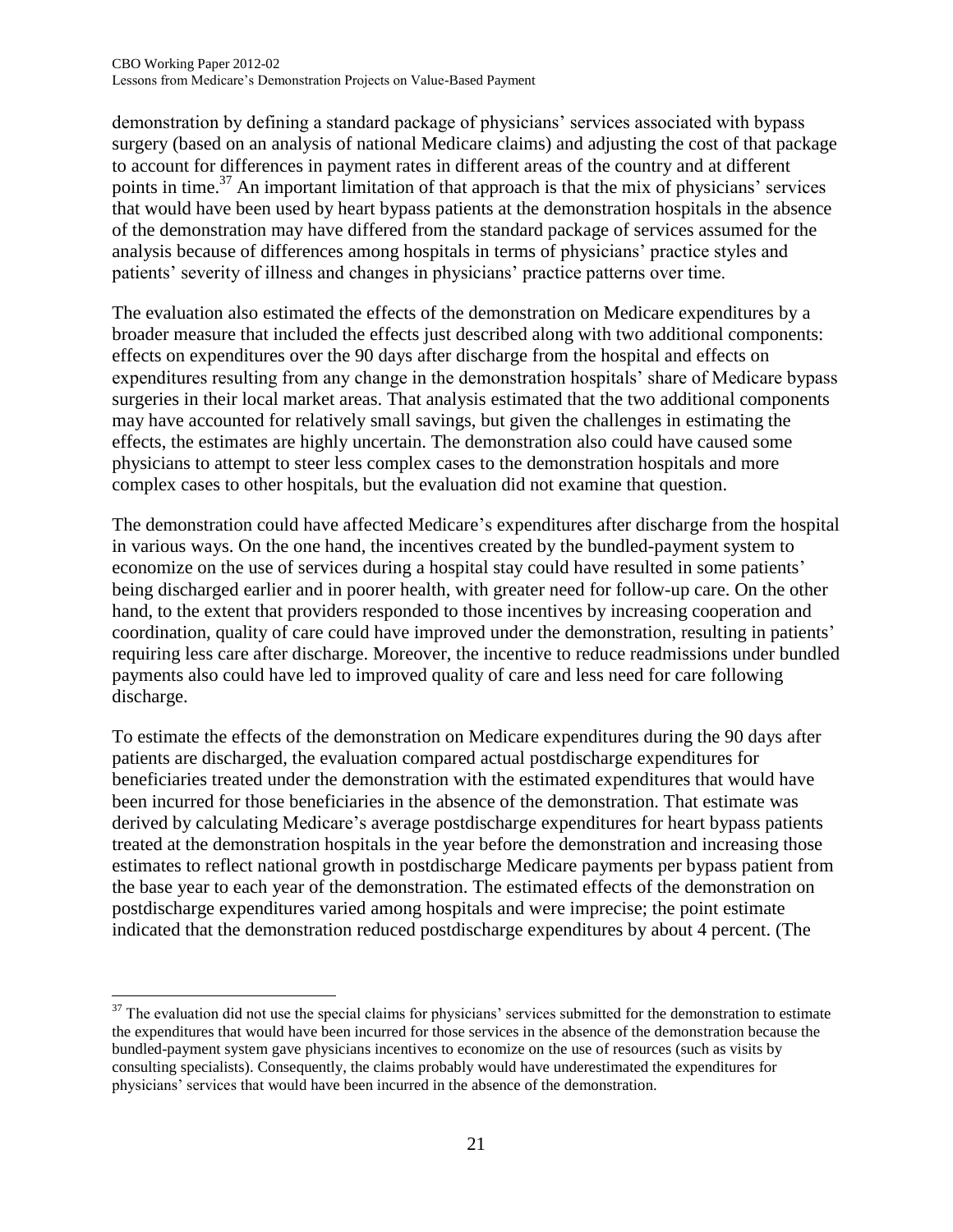precision of the effects of the demonstration on other measures of Medicare expenditures was not assessed.)

The approach used to estimate effects on postdischarge expenditures has several important limitations. Using a single year's worth of data on postdischarge expenditures for each hospital before the demonstration as the base year for estimating the postdischarge expenditures that would have been observed in the absence of the demonstration introduced significant uncertainty because average postdischarge expenditures can vary greatly from year to year for samples of the size that were used in the analysis. (On average, about 400 Medicare bypass patients were treated at each participating hospital in the year before the demonstration.) In addition, the national trends in per capita postdischarge expenditures for bypass patients that were used to update the base year expenditures may have differed from the trends that would have been observed for demonstration patients in the absence of the demonstration because of differences in factors such as physicians' practice styles, the quality of care delivered, and patients' severity of illness. To test the sensitivity of the results to the use of national growth rates to update the base year expenditures, the evaluation also used update factors based on the change in postdischarge expenditures for bypass patients at other hospitals in the market areas of the demonstration hospitals. Using those local update factors yielded somewhat higher estimated savings. Those estimates suffer from the same limitations as those generated from the national update factors, however, because of possible differences between the demonstration hospitals and other local hospitals in physicians' practice styles, quality of care, and patients' severity of illness. The evaluators responded to the considerable uncertainties surrounding those estimates by reporting the lower savings estimates generated using the national update factors as the preferred estimates.

The third component of the estimated effect of the demonstration on Medicare's expenditures captured any changes in expenditures that were attributable to changes in the demonstration hospitals' share of Medicare bypass surgeries in their local market areas. If the participating hospitals increased their market shares as a result of the demonstration, the demonstration would have reduced Medicare spending if the average Medicare payment per bypass surgery was lower in the demonstration hospitals than in the hospitals where those patients would otherwise have been treated. The evaluation defined the market area for each demonstration hospital to include all hospitals located in its metropolitan area plus any additional hospitals that the demonstration hospital regarded as a competitor for bypass surgeries. The demonstration hospitals' market shares did not exhibit any clear trends during the demonstration; some hospitals had slightly higher market shares at the end of the demonstration than they had in the year before it started, and others had slightly lower market shares. Most hospitals' market shares fluctuated slightly during the demonstration. On balance, the evaluation showed that those changes in market share yielded relatively small savings for Medicare.

That estimate of Medicare savings attributable to shifts in market share is highly uncertain and should be viewed with caution. Any changes in the hospitals' market shares could have resulted from any of a variety of factors other than the demonstration, such as random fluctuations in the incidence of severe heart conditions in the communities that serve as primary referral areas for different hospitals and actions by hospitals to increase or reduce their volume of heart bypass surgeries. Indeed, the hospitals that participated in the demonstration all wanted to increase their volume of bypass surgeries, and they might have done so without the demonstration. In addition,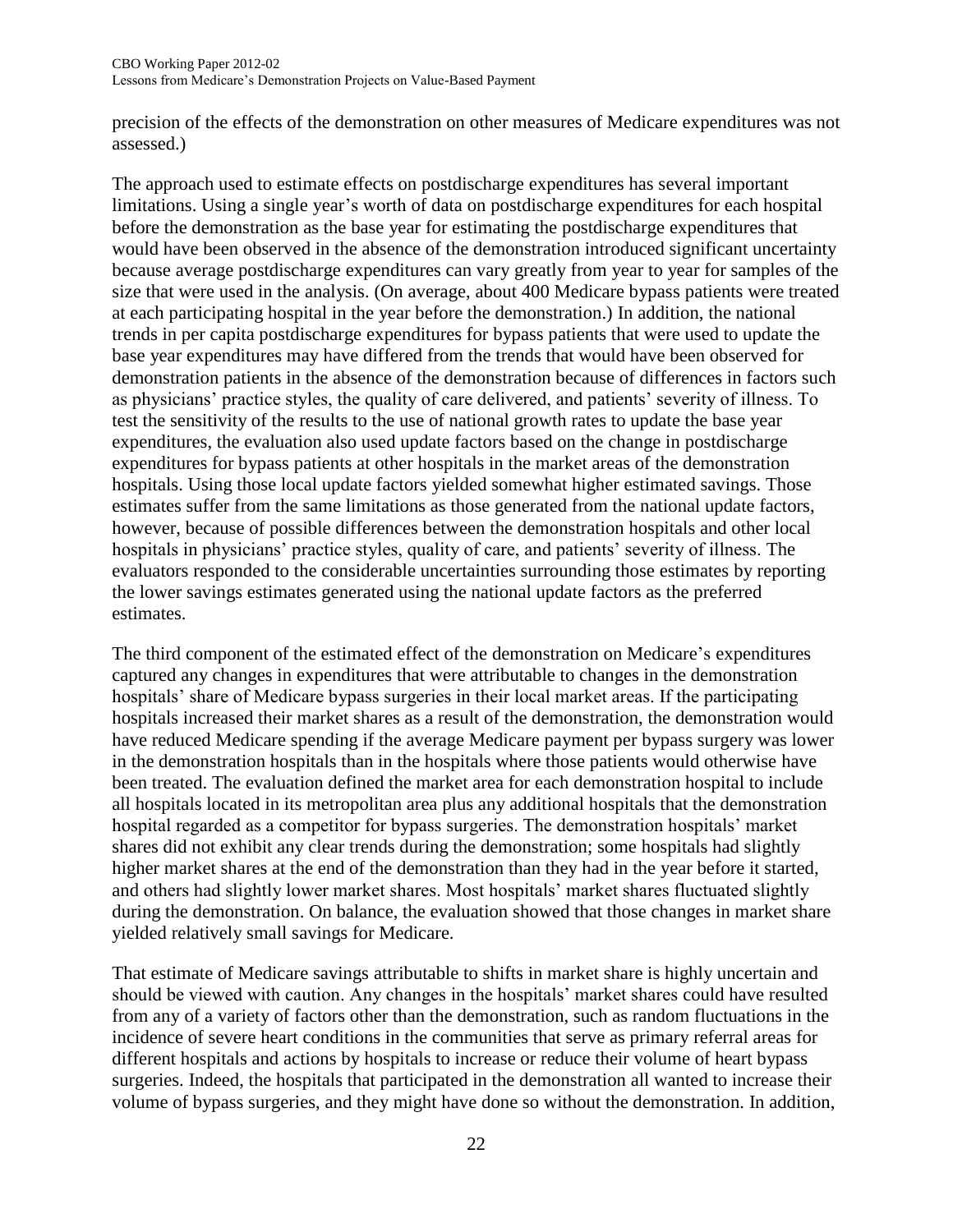the evaluation used each demonstration hospital's market share in the year before the demonstration to estimate what its share would have been in subsequent years in the absence of the demonstration. Using a single year as a base period for such an analysis is an important limitation because market share can change over time for a variety of reasons.

*Trends in the Demonstration Hospitals' Costs.* Three of the four hospitals originally in the demonstration reduced their costs for treating Medicare bypass patients during the demonstration. From 1990 (the year before the demonstration) to 1993, those three hospitals reduced their average cost per bypass patient by 7 percent to 23 percent for cases in one DRG and by 2 percent to 13 percent for cases in another DRG. The reduction in costs was attributable primarily to lower costs for general nursing and intensive care, pharmacy, and laboratory services. At the fourth hospital, costs rose by 11 percent for one DRG and by 24 percent for the other DRG. Those estimated changes in costs were not adjusted for inflation and only include costs incurred by the hospitals, not the physicians. During that period, the costs of hospitals' inputs rose nationally by about 11 percent.<sup>38</sup>

The analysis was based on detailed cost data submitted by the four original demonstration hospitals for 1990 through 1993. Comparable data were not available for other hospitals, so it is not known how the changes in costs for Medicare bypass surgeries at the four demonstration hospitals compared with changes in costs at other hospitals during that period. However, an important factor that influences hospitals' costs—patients' length of stay—declined nationally for Medicare bypass patients by 18 percent (from 15.0 days to 12.3 days) between 1990 and 1993. That suggests that significant changes in the management of such patients were occurring nationally during that period. By comparison, the average length of stay for Medicare bypass patients at the four original demonstration hospitals fell during that period by 14 percent to 32 percent, with a median reduction of 26 percent.<sup>39</sup> It is not possible to determine from those estimates whether the demonstration reduced lengths of stay because the differences between the trends under the demonstration and national trends may be due in part to differences between hospitals in various other factors that influence lengths of stay.

Interviews with hospital managers and clinicians at the demonstration hospitals identified some important changes in their approaches to patient management that may have contributed to the lower costs. They included greater involvement by surgeons in postoperative care, earlier discharge of patients from the intensive care unit, greater standardization of surgical protocols and supplies, substitution of less expensive drugs for more costly ones, and greater reliance on critical nurse specialists for managing patients' care in the hospital. Because comparable information was not collected from other hospitals, it is not known how those changes in patient management at the demonstration hospitals compare with changes that may have been occurring nationwide.

<sup>&</sup>lt;sup>38</sup> That estimated increase in hospital input costs is based on growth in the market basket index that CMS uses to update Medicare payment rates for inpatient hospital care.

<sup>&</sup>lt;sup>39</sup> The estimates of lengths of stay for Medicare heart bypass patients for the demonstration and nationally are based on information in Jerry Cromwell and others, *Medicare Participating Heart Bypass Center Demonstration: Volume I, Final Report.* The estimates account for only the hospital stays in the two DRGs that were included in the demonstration. To standardize comparisons, the evaluation weighted each hospital's average length of stay for each DRG by the national proportion of cases in each DRG.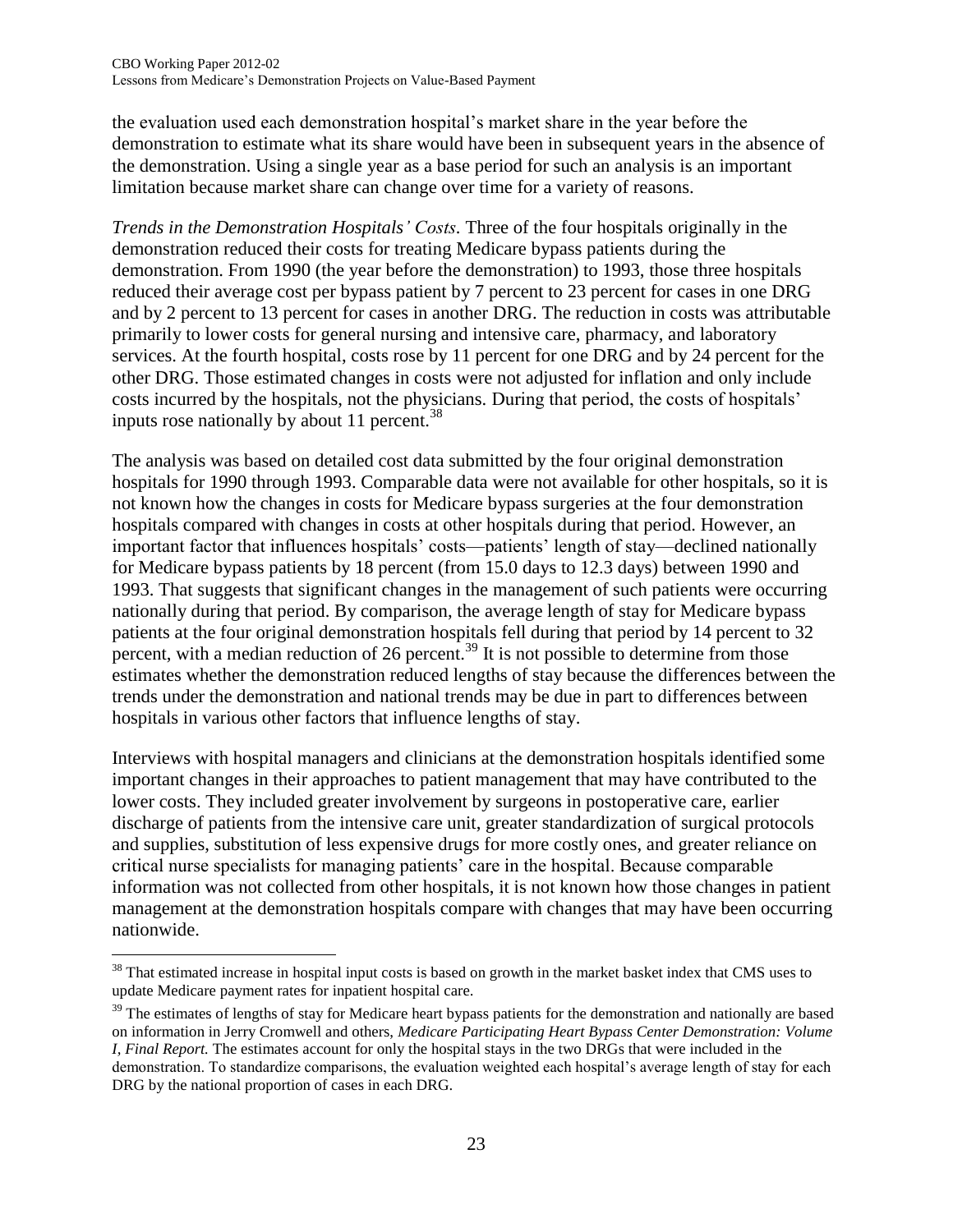*Patient Outcomes.* During the demonstration, the health outcomes of bypass patients treated at the participating hospitals were similar to those of bypass patients treated at the comparison hospitals in the local market areas. In particular, the two groups of patients had similar inhospital mortality rates, complication rates, and postsurgical health and functional status. In addition, the in-hospital mortality rate for Medicare heart bypass patients declined at the same rate during the demonstration at the demonstration hospitals and the comparison hospitals. For some of those outcomes, the evaluation controlled for differences between demonstration patients and the comparison group on demographic characteristics and measures of health status before the surgery. Those results suggest that the bundled payment did not result in deterioration in patient outcomes. However, the evaluation results do not provide a definitive estimate of the effect of bundled payment on health outcomes because there may have been preexisting differences between the demonstration hospitals and the comparison hospitals that may have resulted in differences in patient outcomes in the absence of the demonstration.

# **Strengths and Weaknesses of the Demonstration Designs**

In assessing the strengths and weaknesses of the demonstration designs, it is useful to distinguish design features that influenced the ability of the evaluations to measure the effects of the demonstrations from issues regarding the manner in which the interventions were structured and implemented.

### **Measurement Issues**

A key strength of the Home Health Pay-for-Performance Demonstration was the randomized design. None of the other three demonstrations of value-based payment used a randomized design. Such a design would not have been feasible for the PGP demonstration or the Heart Bypass demonstration, given the relatively small number of organizations that participated and the fact that the interventions were organization-wide. The design of the Premier Hospital Quality Incentive Demonstration would have been stronger if the 278 hospitals that applied to participate had been randomly assigned either to a treatment group or to a control group. However, the demonstration arose from an unsolicited proposal by Premier and the hospitals probably would have been less likely to participate if they had known that some would be randomly assigned to a control group.

The three demonstrations that did not use a randomized design took different approaches to specifying a comparison standard for estimating the effects of the demonstrations. The PGP demonstration estimated the Medicare expenditures that would have been incurred for the PGPs' patients in the absence of the demonstration by first computing the average expenditure for the patients of each PGP during a base year before the demonstration and then increasing that amount by the growth in the average expenditure for a comparison group of beneficiaries from the PGP's local service area. This approach thus used the growth in average expenditures for the comparison group to estimate the expenditure growth that would have been observed for the PGP patients in the absence of the demonstration. Although it was a reasonable approach under the circumstances, there was a considerable risk that the comparison groups differed from the PGP patients in ways that affected their cost growth. Physicians at the large group practices that volunteered and were selected for the PGP demonstration may differ from other physicians in the community in their practice styles, and beneficiaries who obtain care from the two groups of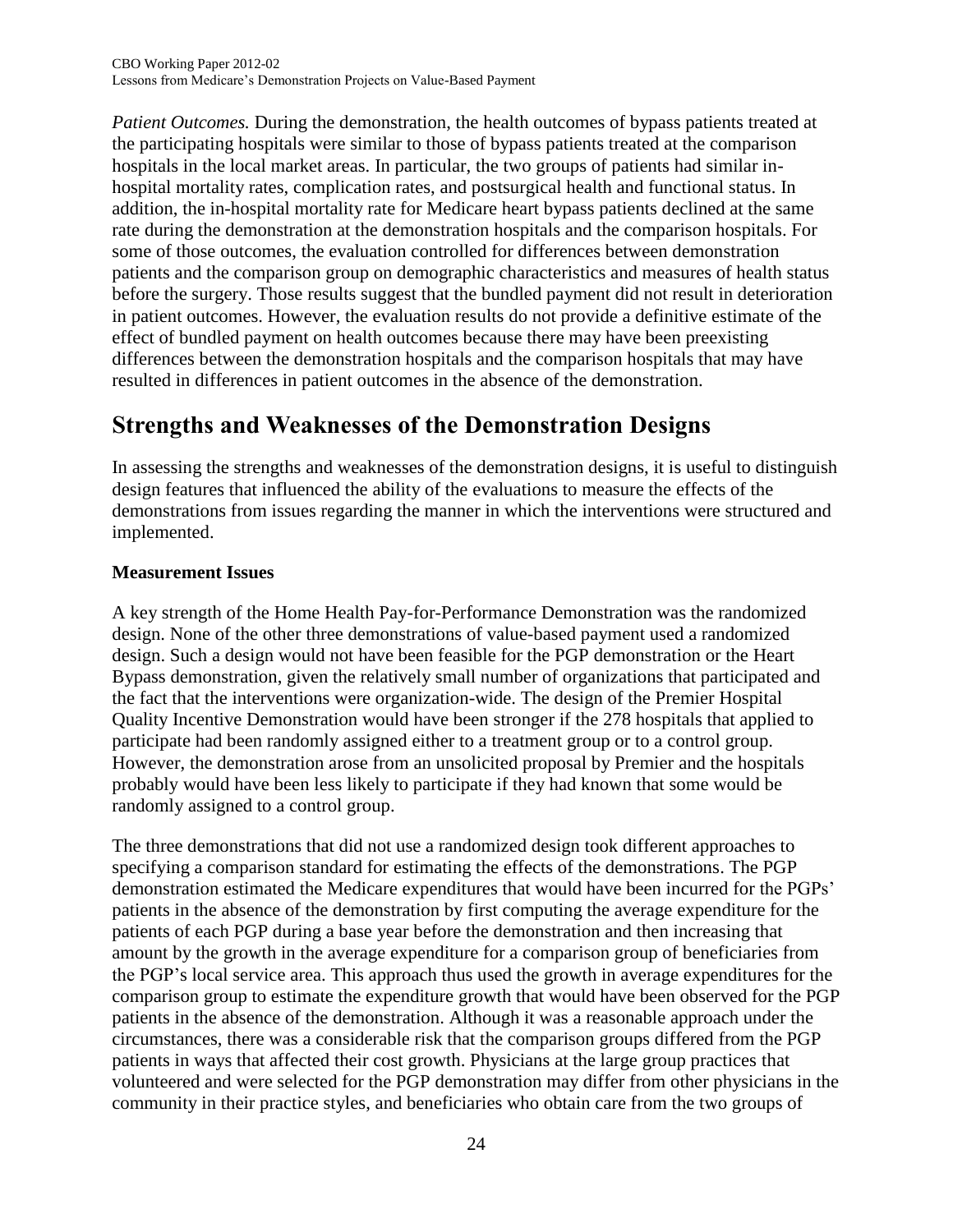providers may differ in terms of health status and attitudes toward care—and those differences could result in differences in cost growth. Indeed, the evaluation showed that cost growth before the demonstration was lower for the patients of the four PGPs that received bonuses than it was for their comparison groups, suggesting that the savings estimated for those PGPs might be overstated.

Because of concerns about using local comparison groups, CMS is using figures on the national growth in Medicare spending—rather than growth in spending by local comparison groups—to establish spending targets for the PGP Transition Demonstration, which began in January 2011. That approach also has limitations, however; the national growth in spending may not be a good measure of the spending growth that would have occurred for the PGPs' patients absent the demonstration. The challenge in setting an expenditure target is not unique to the PGP demonstration but would apply to any effort to implement the payment approach more broadly.

The evaluation of the Premier demonstration estimated demonstration impacts by comparing expenditures and quality of care for Medicare patients at the demonstration hospitals with corresponding outcomes for Medicare patients at other hospitals. The statistical analysis attempted to remove the effects of differences in the characteristics of the hospitals, their market areas, and their patients. As noted previously, however, such designs carry the risk that differences in outcomes that result from underlying differences between the demonstration hospitals and the comparison hospitals will be confounded with the demonstration impacts.

The Heart Bypass demonstration used different comparison standards for estimating the effects of the demonstration on different outcome measures. Those different comparison standards, and their strengths and limitations, were discussed previously.

## **Design Issues**

 $\overline{a}$ 

An inherent limitation of the payment approach tested in the PGP demonstration is that the PGPs were accountable for managing the care of beneficiaries who retained complete freedom to obtain care from other providers in a fee-for-service environment. Moreover, the PGPs did not know which particular beneficiaries they were accountable for in a given year until sometime in the next year.

Another challenge facing the PGP demonstration was providing the participating physician groups with performance feedback and bonuses promptly. CMS provided the participating physician groups with feedback on their performance during a given year approximately 12 months after the end of the year and distributed bonus payments about 3 months after that.<sup>40</sup> Determining bonus payments was time consuming because beneficiaries were retroactively assigned to physician groups at the end of each year based on their claims experience. CMS allowed six months, to ensure that all claims had been submitted for the year, and then required additional time to assign beneficiaries to groups and analyze data on their costs and quality of care. Some physician groups noted that being provided feedback sooner would have enabled

<sup>40</sup> Government Accountability Office, *Medicare Physician Payment: Care Coordination Programs Used in Demonstration Show Promise, but Wider Use of Payment Approach May Be Limited*, GAO-08-65 (February 2008), [www.gao.gov/new.items/d0865.pdf.](http://www.gao.gov/new.items/d0865.pdf)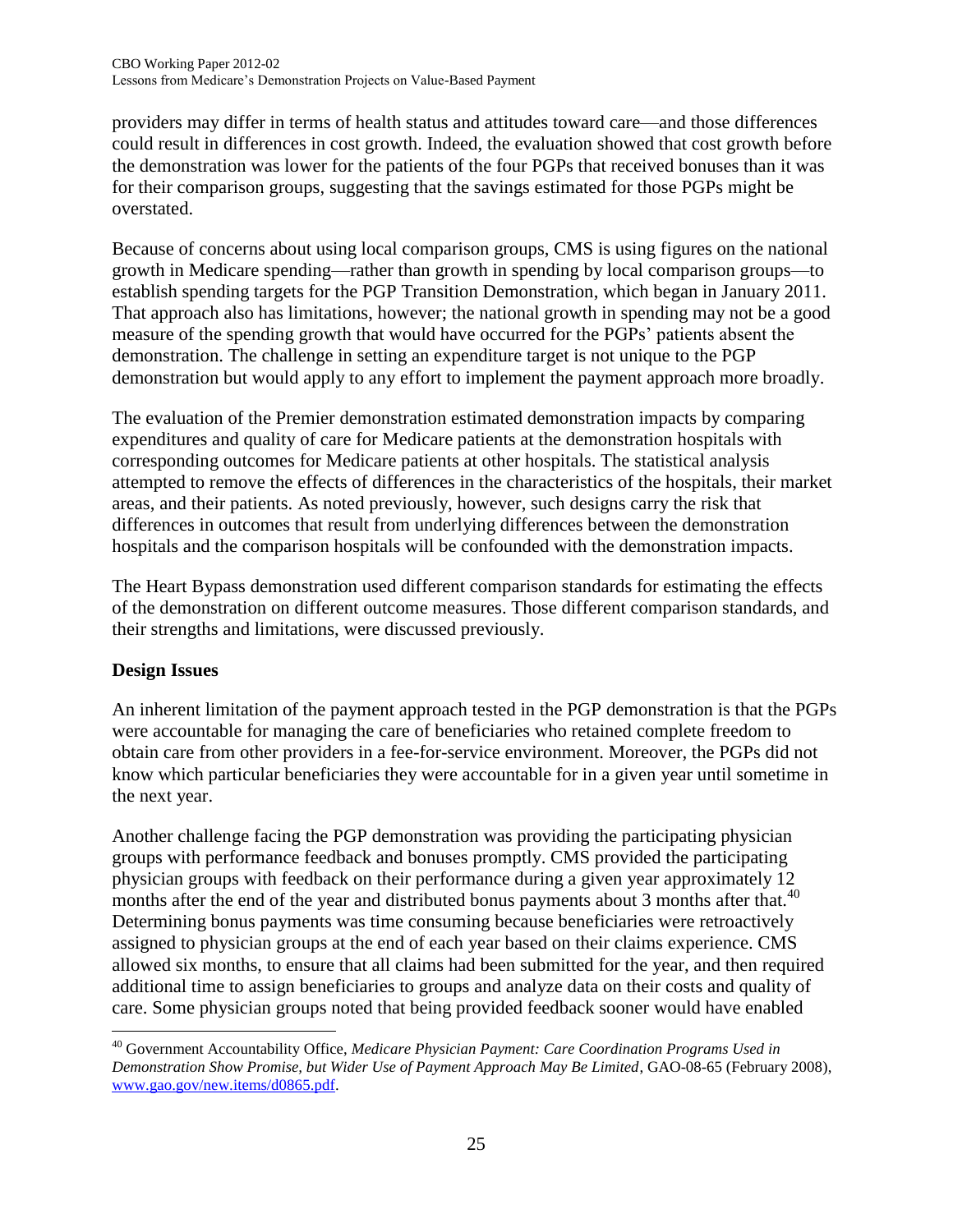them to make adjustments to their programs. Although CMS provided the physician groups with quarterly claims data on beneficiaries they had treated, some groups did not have the resources to analyze those data.

A key design decision for the PGP demonstration was the share of any estimated Medicare savings that the PGPs would receive. Setting that parameter requires balancing two competing objectives. On the one hand, the greater the share of estimated savings that goes to the PGPs, the stronger is their incentive to implement changes in care processes that would reduce costs. On the other hand, for a given amount of savings, the greater the share that goes to the PGPs, the less is available to be captured by the government. The shared-savings arrangement specified for the demonstration, in which the PGPs received up to 80 percent of any savings, gave the PGPs an incentive to reduce costs and also allowed the government to share in any savings.

A key design decision for the Premier Hospital Quality Incentive Demonstration was the structure of the financial incentives offered to hospitals. The first three years of the demonstration (which was the period covered by the evaluation) tested only one approach to specifying those financial incentives: Bonuses went to hospitals whose quality scores were in the top 20 percent, but hospitals were not rewarded based on improvement. The lack of any reward for improvement, combined with the fact that hospitals were permitted to withdraw from the demonstration before penalties for low scores went into effect (in year 3), limited the incentive for many hospitals to make changes in their care processes to try to improve their scores.

A limitation of the Home Health Pay-for-Performance Demonstration is that, unlike the PGP demonstration, there is no threshold percentage by which actual spending is required to fall below projected spending in order to be considered savings. In the first year of the demonstration, CMS returned all of the estimated savings to some of the HHAs in three regions, but the small amount of the savings (ranging from one region to another by 0.4 percent to 1.2 percent) suggests that the differences between actual and projected expenditures in those regions might reflect random variation in Medicare expenditures rather than actual savings. Moreover, the "negative savings" in one region were not used to offset the estimated savings in the other three regions. Because of those features, it is likely that the demonstration resulted in a small net increase in Medicare expenditures. The basic design of this demonstration was successful in encouraging large numbers of HHAs to participate, but attempts to expand such a payment approach in the future will not reduce Medicare expenditures unless CMS establishes a threshold for determining whether HHAs achieve savings and then shares those savings with the HHAs.

# **Discussion**

The PGP demonstration had little or no net effect on Medicare expenditures, after accounting for the bonuses that were paid to the physician groups. Moreover, the amount of savings estimated for that demonstration might be overstated because the Centers for Medicare & Medicaid Services (CMS) overestimated the expenditures that the PGPs' patients would have incurred in the absence of the demonstration. The Premier Hospital Quality Incentive Demonstration also had no discernible effect on Medicare expenditures. The evaluations found that those two demonstrations improved the quality of care (as reflected by the particular measures adopted for the demonstrations) by a small amount. Preliminary results for the Home Health Pay-for-Performance Demonstration indicate that it had little or no effect on Medicare expenditures or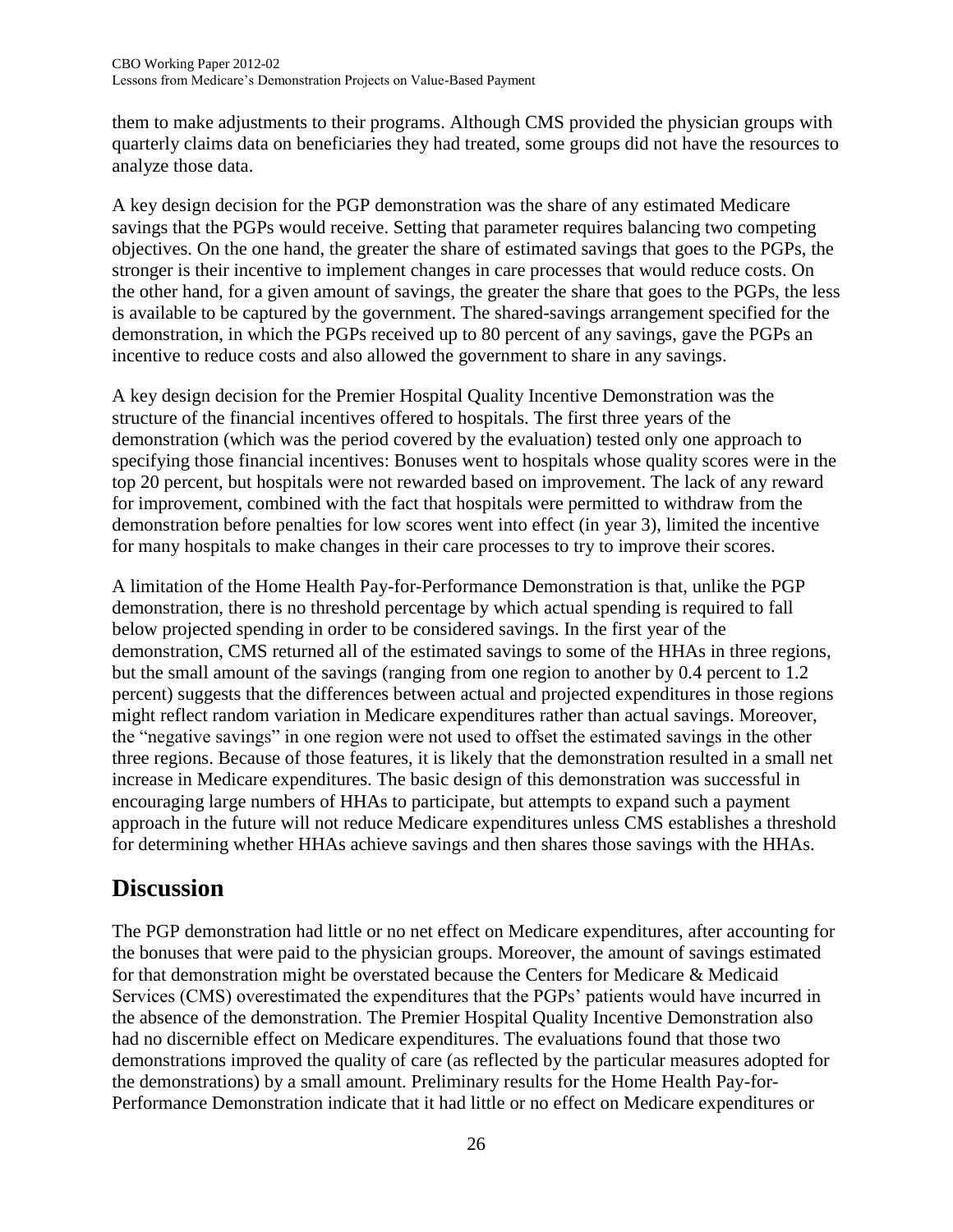quality of care in the first year. The apparent lack of success of the PGP demonstration at reducing Medicare expenditures is particularly noteworthy because all of the participating organizations were large multispecialty group practices that had experience with care management for other populations before the demonstration. The results from that demonstration suggest that additional experimentation, evaluation, and refinement over a period of years will probably be needed to identify approaches involving pay-for-performance and shared-savings models that can significantly reduce Medicare expenditures.

The Heart Bypass demonstration alone among the demonstrations discussed here yielded significant savings to the Medicare program. The evaluation showed that bundled payment reduced Medicare expenditures on heart bypass surgeries by about 10 percent and that there were no apparent adverse effects on patient outcomes. The savings were generated because Medicare was able to negotiate bundled payment rates with the seven hospitals and the physicians on their medical staffs that were lower than separate payments would have been.

Medicare operated a bundled-payment demonstration for cataract surgery at approximately the same time.<sup>41</sup> That demonstration is not discussed in detail here because a full evaluation was not completed. The demonstration was actively opposed by national and local societies of ophthalmologists, who filed suit in federal court seeking to prevent its implementation. The government prevailed, however, and implemented the demonstration with four provider groups in three metropolitan areas. Given the bundled-payment rates that were negotiated with those providers, the government projected that it would realize savings on cataract surgeries of 2 percent to 5 percent. A formal evaluation estimating the effects of the demonstration on Medicare expenditures was not conducted, however.

After the savings in the Heart Bypass demonstration were reported, Medicare began in 1995 to develop another demonstration to test bundled payment for certain cardiovascular and orthopedic procedures.<sup>42</sup> For various reasons, that demonstration was never implemented.<sup>43</sup> However, another demonstration of bundled payment for cardiovascular and orthopedic procedures—the Acute Care Episode (ACE) Demonstration—began in 2009 at five health systems. Evaluation results are not yet available, but based on the bundled payment rates, CMS has projected that Medicare savings will range from 1 percent to 6 percent, depending on the provider and type of procedure.<sup>44</sup> Appendix B discusses the ACE demonstration and other ongoing demonstrations of value-based payment for which evaluation results are not available.

 $\overline{a}$ <sup>41</sup> See Abt Associates, *Medicare Cataract Surgery Alternate Payment Demonstration: Final Evaluation Report* (prepared for the Health Care Financing Administration, June 1997).

<sup>42</sup> See Pierre L. Yong, Robert S. Saunders, and LeighAnne Olsen, eds., *The Healthcare Imperative: Lowering Costs and Improving Outcomes. Workshop Series Summary* (Washington, D.C.: National Academies Press, 2010) Chapter 15, pp. 473–492, [www.nap.edu/openbook.php?record\\_id=12750.](http://www.nap.edu/openbook.php?record_id=12750)

<sup>&</sup>lt;sup>43</sup> The demonstration was not implemented because of competing resource requirements for implementing the provisions of the Balanced Budget Act of 1997 and a moratorium on computer system changes because of the "year 2000 problem." In addition, the demonstration faced organized opposition from the American Academy of Orthopedic Surgeons.

<sup>44</sup> Yong, Saunders, and Olsen, *The Healthcare Imperative: Lowering Costs and Improving Outcomes,* pp. 473–492.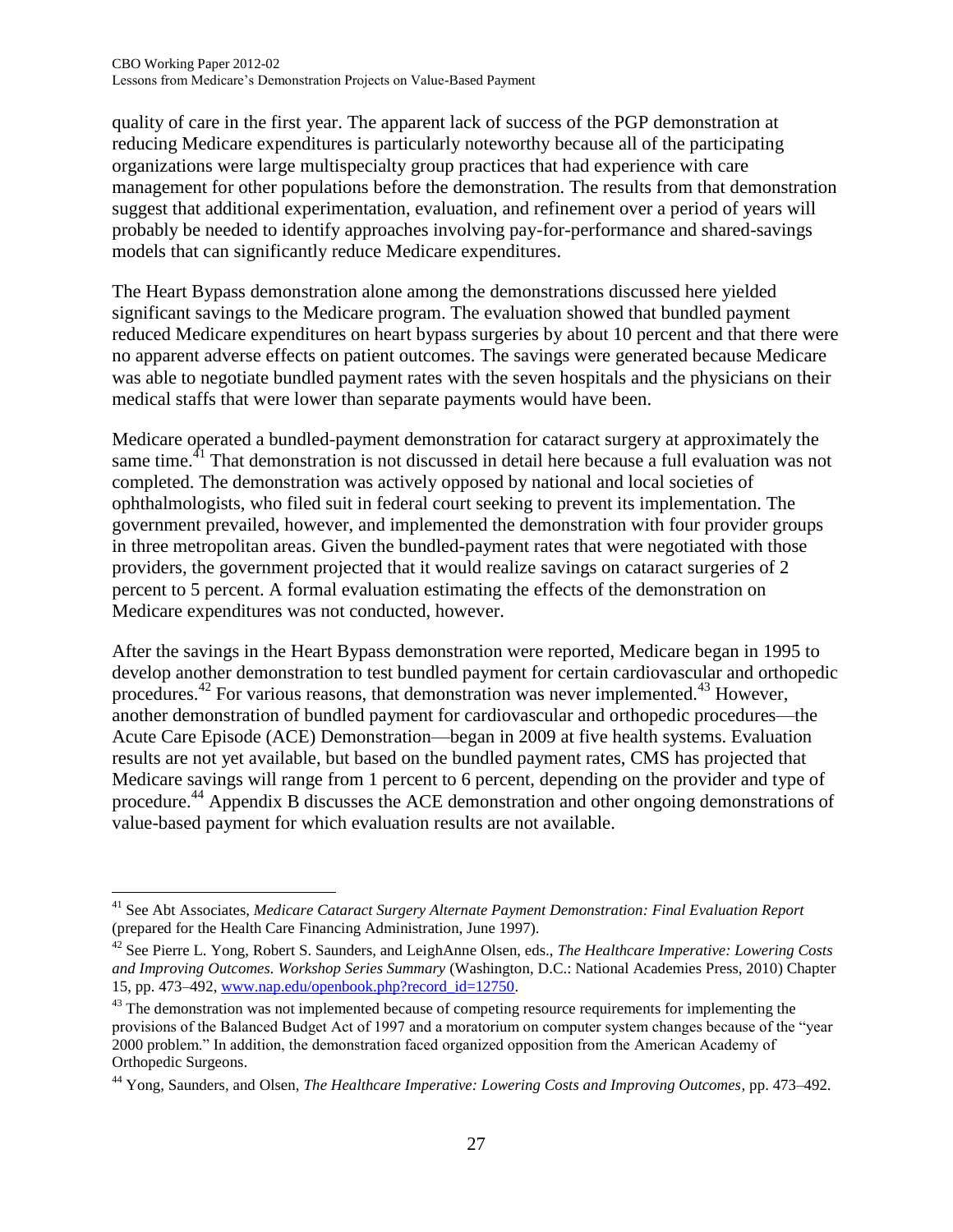The results of the Heart Bypass demonstration suggest that bundled payment holds promise as an approach for reducing Medicare expenditures. That demonstration yielded savings because the bundled payments that the seven hospitals and the physicians on their medical staffs agreed to accept for treating Medicare heart bypass patients were lower than the sum of the separate payments that they otherwise would have received from Medicare. The amount of savings that can be generated from similar initiatives in the future will depend on the willingness of hospitals and physicians to accept such terms.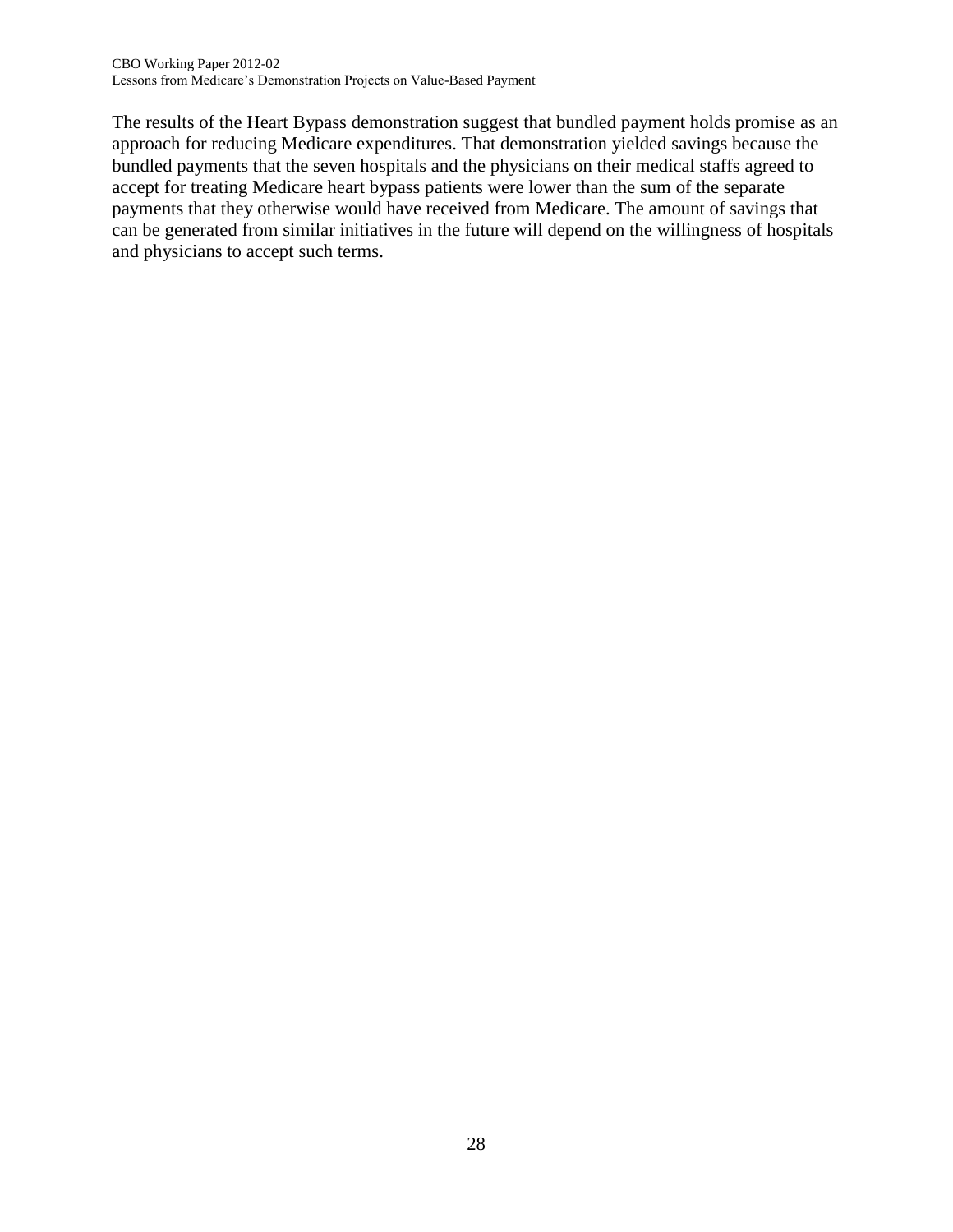# **Appendix A Studies of the Medicare Demonstrations Reviewed for This Paper**

### **Physician Group Practice Demonstration**

Department of Health and Human Services, *Report to Congress: Physician Group Practice Demonstration Evaluation Report* (2009), [www.cms.gov/reports/downloads/RTC\\_Sebelius\\_09\\_2009.pdf.](https://www.cms.gov/reports/downloads/RTC_Sebelius_09_2009.pdf)

Department of Health and Human Services, *Report to Congress: Physician Group Practice Demonstration First Evaluation Report* (2006), [www.cms.gov/reports/downloads/Leavitt1.pdf.](https://www.cms.gov/reports/downloads/Leavitt1.pdf)

John Kautter and others, "Medicare Physician Group Practice Demonstration Design: Quality and Efficiency Pay-for-Performance," *Health Care Financing Review*, vol. 29, no. 1 (Fall 2007), pp. 15–29.

Michael Trisolini and others, *The Medicare Physician Group Practice Demonstration: Lessons Learned on Improving Quality and Efficiency in Health Care* (paper prepared by RTI International for the Commonwealth Fund, February 2008), [http://bit.ly/z79VJL.](http://bit.ly/z79VJL)

Michael Trisolini and others, *Medicare Physician Group Practices: Innovations in Quality and Efficiency* (paper prepared by RTI International for the Commonwealth Fund, December 2006), [www.commonwealthfund.org/usr\\_doc/971\\_Trisolini\\_Medicare\\_physician\\_group\\_practices\\_i.pdf.](http://www.commonwealthfund.org/usr_doc/971_Trisolini_Medicare_physician_group_practices_i.pdf)

### **Premier Hospital Quality Incentive Demonstration**

Centers for Medicare & Medicaid Services, *Evaluation of the Premier Hospital Quality Incentive Demonstration. Executive Summary: Impacts on Quality of Care, Medicare Reimbursements, and Medicare Beneficiaries' Length of Stay During the First Three Years of the Demonstration* (March 2009), [www.cms.gov/reports/downloads/Premier\\_ExecSum\\_2010.pdf.](http://www.cms.gov/reports/downloads/Premier_ExecSum_2010.pdf)

Stephen Kennedy and others, *Evaluation of the Premier Hospital Quality Incentive Demonstration. Impacts on Quality, Medicare Inpatient Reimbursements, and Medicare Lengths of Stay: Volumes I and II* (report submitted by Abt Associates to the Centers for Medicare & Medicaid Services, December 2008), Executive summary online[: www.cms.gov/reports/downloads/Premier\\_ExecSum\\_2010.pdf.](http://www.cms.gov/reports/downloads/Premier_ExecSum_2010.pdf)

Andrew M. Ryan, "Effects of the Premier Hospital Quality Incentive Demonstration on Medicare Patient Mortality and Cost," *Health Services Research*, vol. 44, no. 3 (June 2009), pp. 821–842.

Peter K. Lindenauer and others, "Public Reporting and Pay for Performance in Hospital Quality Improvement," *New England Journal of Medicine*, vol. 356, no. 5 (February 1, 2007), pp. 486–496.

### **Medicare Participating Heart Bypass Center Demonstration**

Jerry Cromwell and others, *Medicare Participating Heart Bypass Center Demonstration: Volume I, Final Report* (report prepared by Health Economics Research for the Health Care Financing Administration, July 1998), [www.cms.gov/demoprojectsevalrpts/MD/ItemDetail.asp?ItemID=CMS063472.](http://www.cms.gov/demoprojectsevalrpts/MD/ItemDetail.asp?ItemID=CMS063472)

Jerry Cromwell and others, *Medicare Participating Heart Bypass Center Demonstration: Volume II, Final Report* (report prepared by Health Economics Research for the Health Care Financing Administration, July 1998), [www.cms.gov/demoprojectsevalrpts/MD/ItemDetail.asp?ItemID=CMS063472.](http://www.cms.gov/demoprojectsevalrpts/MD/ItemDetail.asp?ItemID=CMS063472)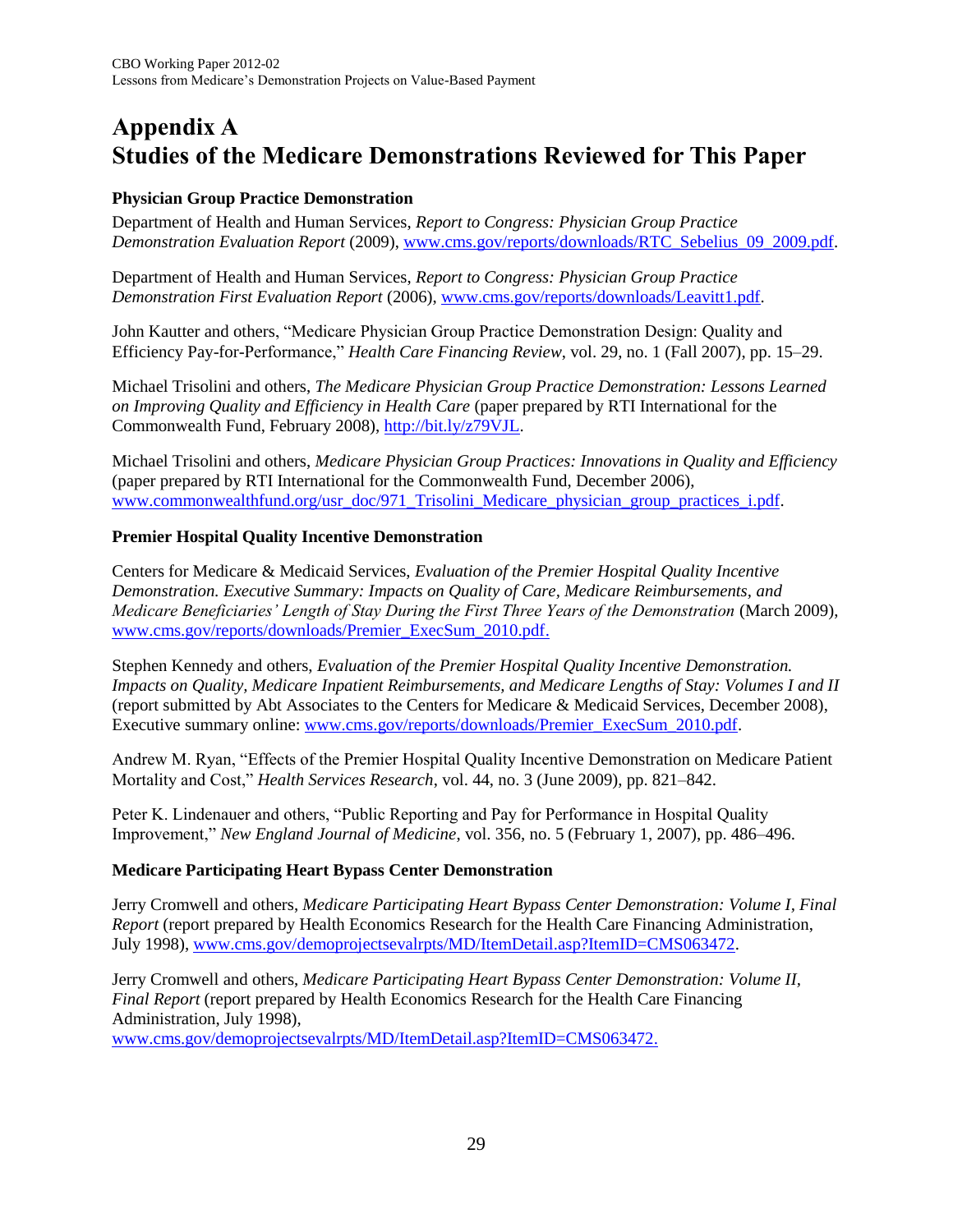Jerry Cromwell, Debra A. Dayhoff, and Armen H. Thoumaian. "Cost Savings and Physician Responses to Global Bundled Payments for Medicare Heart Bypass Surgery," *Health Care Financing Review*, vol. 19, no. 1 (Fall 1997), pp. 41–57.

### **Medicare Home Health Pay-for-Performance Demonstration**

David F. Hittle, Eugene J. Nuccio, and Angela A. Richard, *Evaluation of the Medicare Home Health Payfor-Performance Demonstration. CY2008 Report—Volume 1: Agency Characteristics, Costs, and Quality Measure Performance Among Treatment, Control, and Non-Participant Groups* (report prepared by Division of Health Care Policy and Research, University of Colorado Anschutz Medical Campus for the Centers for Medicare & Medicaid Services, June 2011), [www.cms.gov/reports/downloads/HHP4P\\_Demo\\_Eval\\_2008\\_Vol1.pdf.](https://www.cms.gov/reports/downloads/HHP4P_Demo_Eval_2008_Vol1.pdf)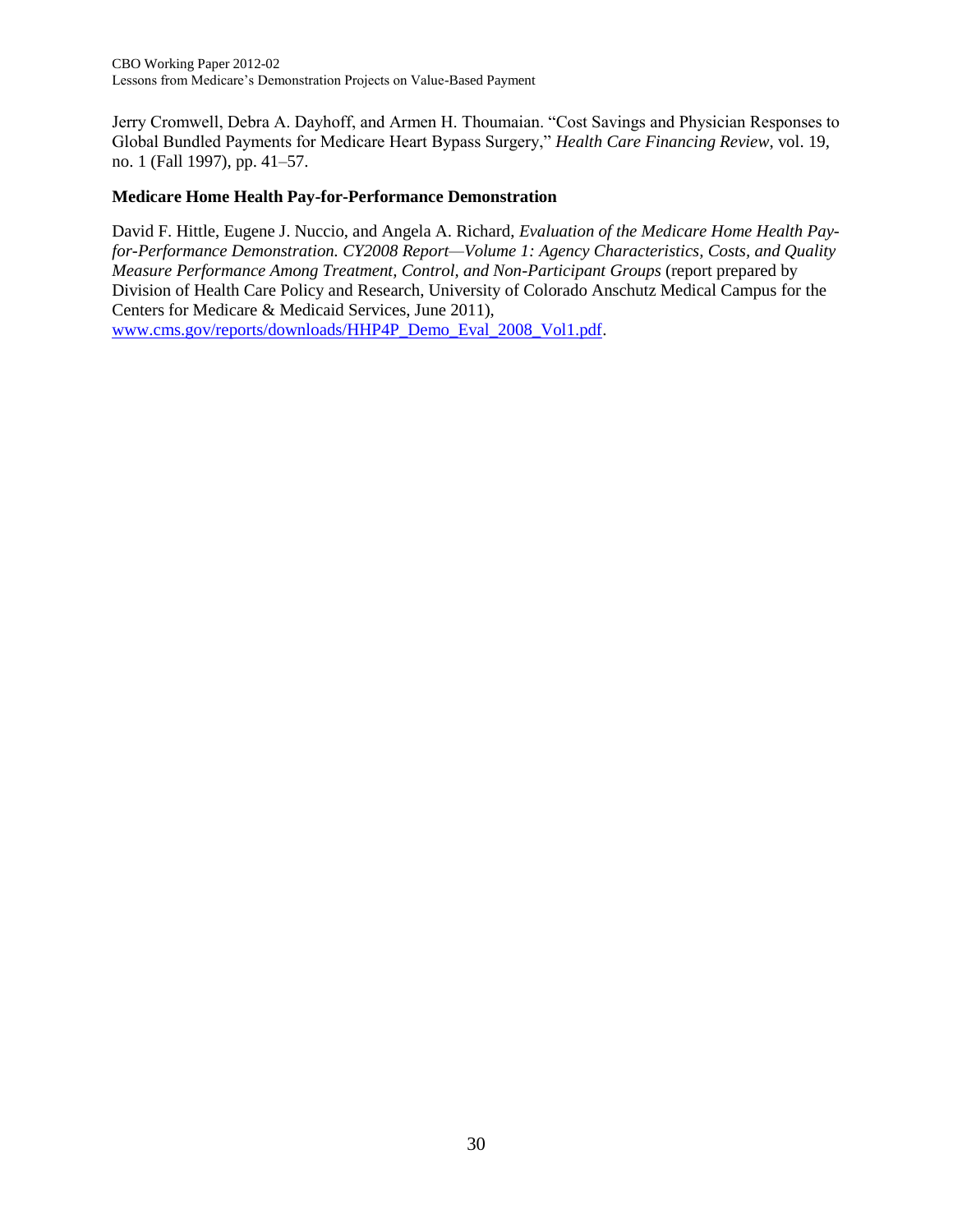# **Appendix B Other Demonstrations for Which Results Are Not Yet Available**

Four other Medicare demonstrations of value-based payment are under way, but evaluations of their effects on Medicare expenditures or other outcomes are not available. The Medicare Care Management Performance Demonstration is a three-year project involving approximately 640 small and medium-sized primary care physician practices in four states. Initially, the physician practices received a payment from the Centers for Medicare & Medicaid Services (CMS) for reporting baseline data on 26 quality-of-care measures for the year before the demonstration. In each year of the demonstration, the practices are eligible to receive a bonus if their quality scores exceed an established threshold. The measures concern the care of patients with congestive heart failure, coronary artery disease, and diabetes, and the provision of preventive care. The practices receive an additional payment from CMS if they report their data electronically from an electronic health record (EHR) system that meets certain industry standards.

The demonstration was mandated by the Medicare Prescription Drug, Improvement, and Modernization Act of 2003 (MMA). It began in 2007 and is scheduled to last three years. A randomized design was not used for the demonstration. Effects on Medicare expenditures, quality of care, and health will be estimated by comparing outcomes for patients of the demonstration physician practices with outcomes for patients of similar practices in other geographic areas.

The Electronic Health Records Demonstration was initiated by CMS and is similar in some respects to the Medicare Care Management Performance Demonstration. Small and mediumsized primary care physician practices in four geographic areas that applied to participate and met the eligibility criteria were randomly assigned to a treatment group or a control group. In each year of the demonstration, physician practices in the treatment group are eligible to receive a bonus for using an EHR with certain core minimum functionalities. In the second year, the physician practices in the treatment group will receive a bonus for reporting data on quality of care measures. Beginning in the third year, they will be eligible to receive a bonus if their quality scores exceed a certain threshold. The demonstration began in 2009 and will last five years. Effects on Medicare expenditures, quality of care, and health will be estimated by comparing outcomes for patients of the demonstration physician practices with outcomes for patients of practices in the control group.

The Medicare Health Care Quality Demonstration Program, which was mandated by the MMA, gives the Secretary of Health and Human Services broad authority to develop demonstration projects aimed at improving the quality of care and lowering costs. Two large regional organizations began demonstrations under that authority in 2010: the Indiana Health Information Exchange and North Carolina Community Care Networks. In each demonstration, physicians will be eligible to receive shared-savings bonuses if they meet certain targets regarding quality of care and Medicare expenditures.

The Acute Care Episode Demonstration was initiated by CMS to test bundled payments that cover all physician and hospital services for selected cardiac and orthopedic procedures. The demonstration began in 2009 at five health systems; one of them is accepting bundled payment